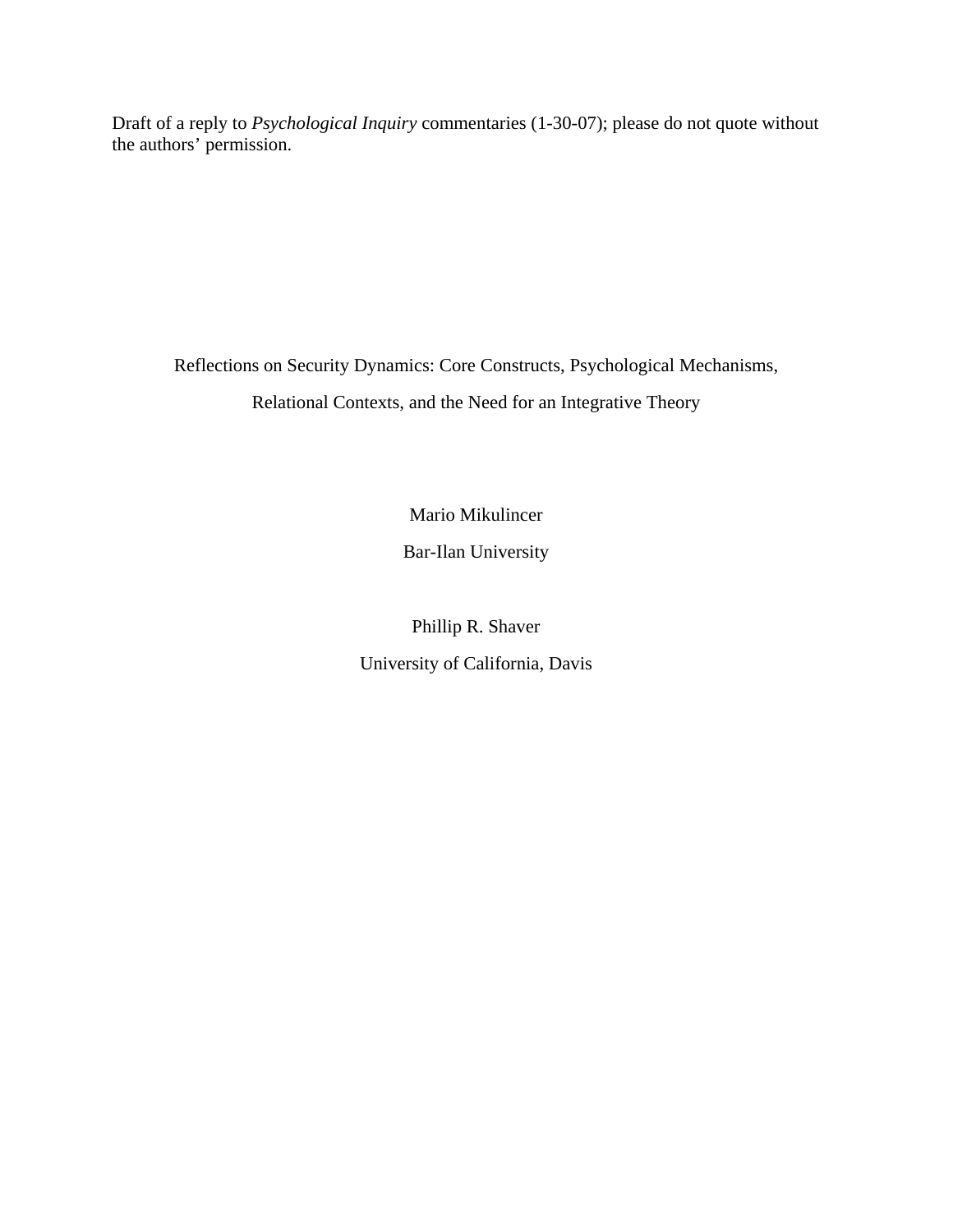A common concern in academic life is that one is beating one's brains out trying to understand something important, yet no one will ever listen or care. What a pleasure, then, to have some of the best and brightest minds in our field look carefully at our ideas and research findings and offer provocative insights, criticisms, and suggestions. Poring through the commentaries on our target article, which we hope readers of this journal will also do, one encounters alternative constructs, additional issues, connections between our research and the commentators' work, and a host of issues and suggestions for further consideration, research, and applications. In the limited space available, we hope to respond thoughtfully, appreciatively, and yet critically to the commentaries in ways that spur clarifications and additional studies.

A few important issues appear in more than one commentary, often clad in different theoretical languages. We will organize our reactions around those core issues rather than tackle each commentary in isolation. The key issues and questions are as follows: What are the core ingredients of attachment security? What psychological mechanisms account for the positive effects of security priming? What is the relevance of social relationships and processes? What is the best way to conceptualize the intersection or interaction of security-related dispositions and various kinds of social/relational contexts? What is the place of attachment theory within, or visà-vis, other theoretical frameworks, such as interdependence theory, self-determination theory, psychoanalytic theory, and – more broadly – positive psychology?

#### *Core Ingredients of Attachment Security*

In line with attachment theory, we discussed security in terms of vulnerability, pain, and need, on one hand, and a parent's or relationship partner's availability, sensitivity, and responsiveness, on the other. Several of the commentaries raise the possibility that additional or alternative factors are involved: symbiotic merging with attachment figures (Baldwin, this issue, following Silverman, Lachmann, & Milich, 1982), being unconditionally accepted by one's parent or partner (also Baldwin, this issue, following Horney, 1937; Rogers, 1961; and Sullivan, 1953), having one's autonomy supported (Ryan, Brown, & Creswell, this issue), re-experiencing a warm and reassuring social connection (Baldwin, this issue, and Saribay & Andersen, this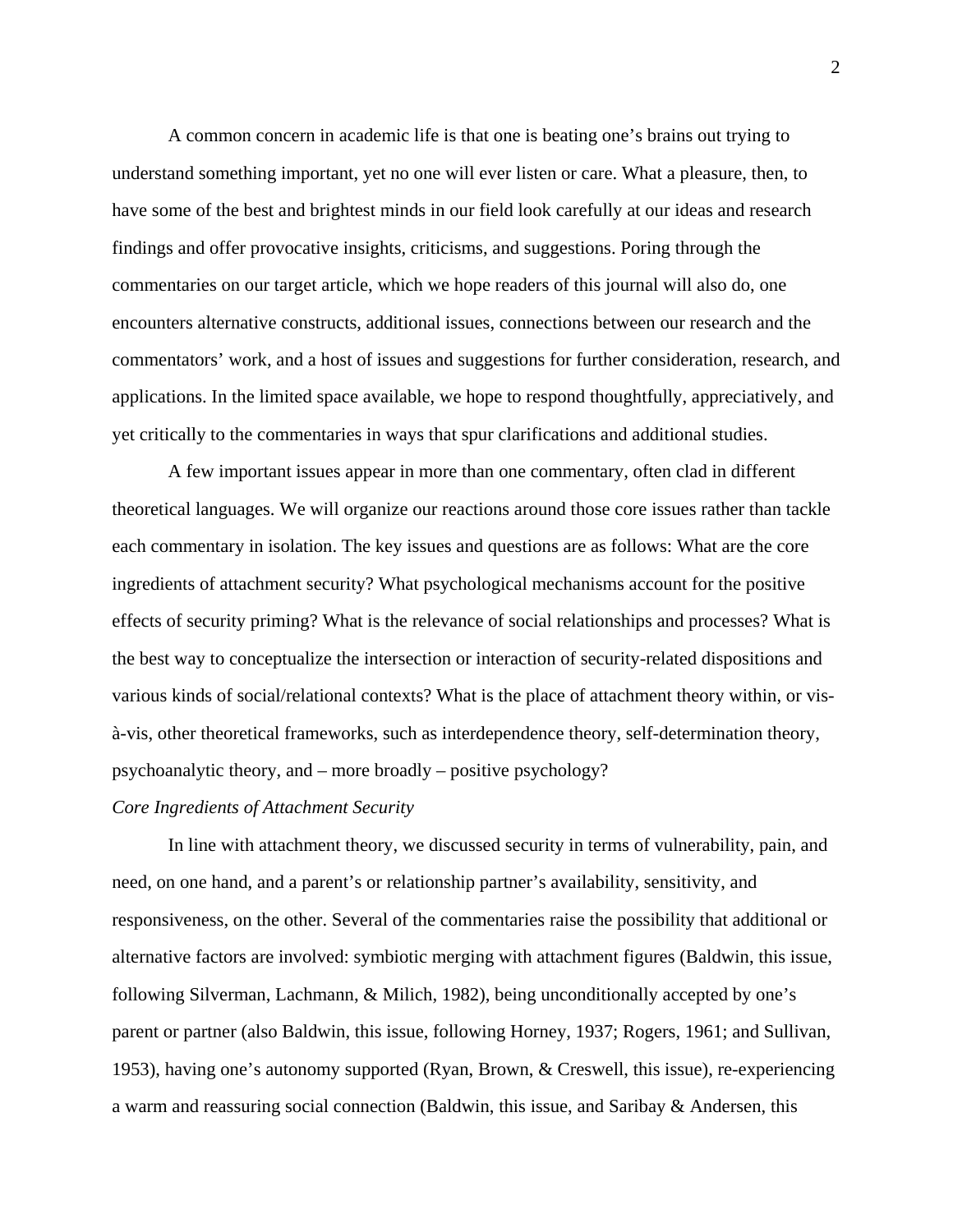issue), and feeling safe and invulnerable (Schaller, this issue). Several of the authors also ask whether mental representations related to security and aroused by security priming are abstract and highly schematic or concrete and relationship-specific (Holmes & Murray, this issue; Mallinckrodt, this issue; Saribay & Andersen, this issue; and Winterheld & Simpson, this issue).

These are just some of the cases in this particular journal issue, and in psychology more broadly, where core issues are approached from different conceptual angles, using different conceptual constructs and different theoretical languages. All of us are probably experienced in using several of these different languages, at least when teaching if not also when conducting research, and the languages all tend to sound reasonable when considered alone. Difficulties arise, however, when we attempt to consider all of them in relation to particular real-world phenomena or experimental results. Perhaps the best we can do here is to be as specific as possible about what we think the various theories mean and tend to emphasize.

Although Bowlby (1982) and Ainsworth (Ainsworth, Blehar, Waters, & Wall, 1978) would presumably have been favorable toward parents providing a sense of safety, security (in the sense in which this term is used by Horney, 1937, Sullivan, 1953, and borrowed in the present journal issue by Baldwin and by Saribay & Andersen), and warmth, their conception of security was double-barreled. It emphasized two functions of a good relationship with parents and other attachment figures: providing a safe haven and a secure base. The safe haven function of an attachment figure resembles what other theorists have discussed in terms of safety and security, and the benefits of these states are generally contrasted with the negative effects of injury, fear, and stress. But the secure base function of an attachment figure goes beyond this, because it allows a person to do other things besides simply being safe. In fact, having a secure base allows a person to undertake potentially risky, dangerous, frustrating activities such as exploration, learning new skills, and moving into new social situations.

Considering the secure base function of an attachment figure immediately makes clear that a parent's or a relationship partner's passive "acceptance," or approval, or tolerance of merger is not sufficient to capture Bowlby and Ainsworth's insights. In fact, a good attachment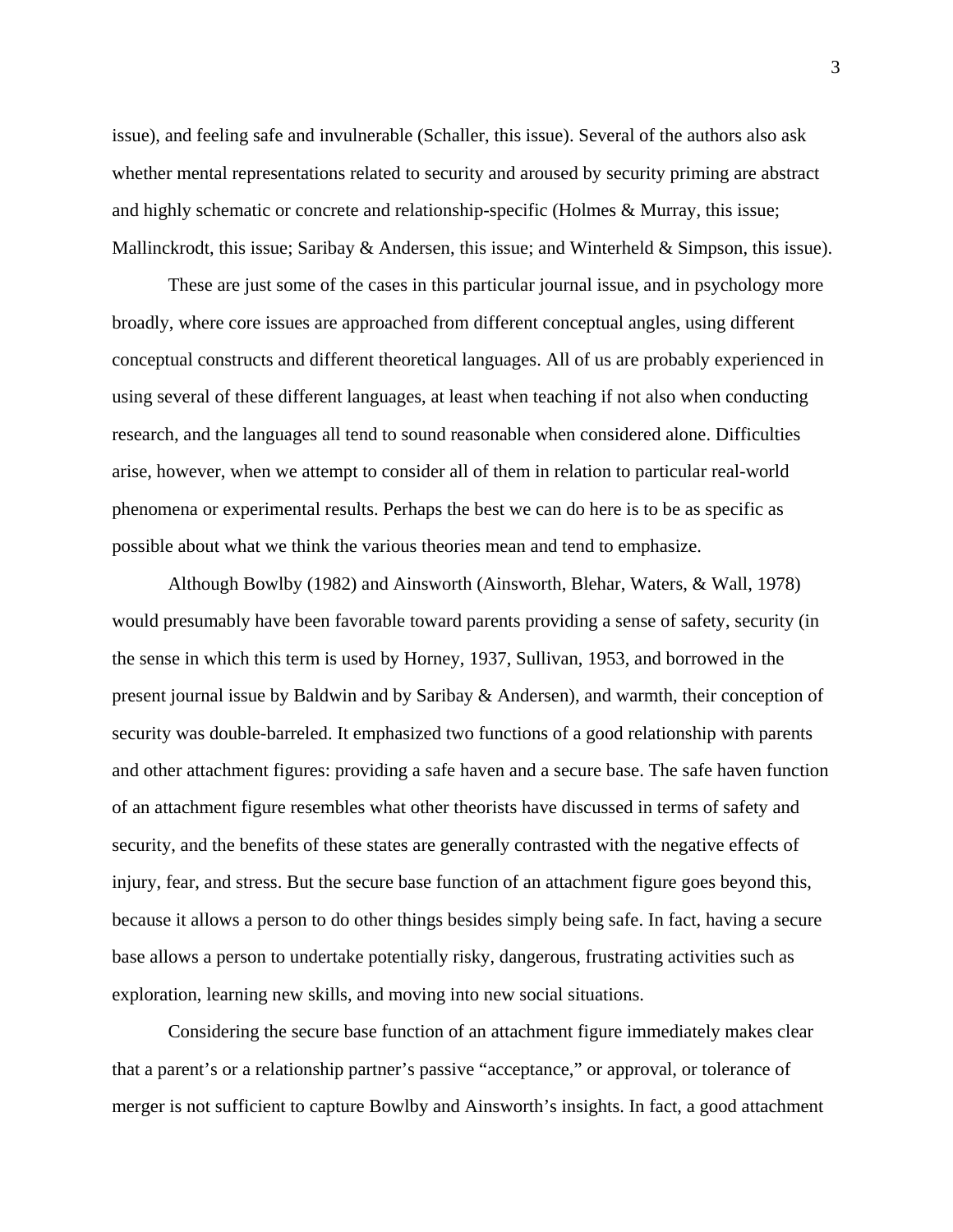figure, especially when occupying the parental role, needs also to provide what Kohut (1977) called "mirroring" (reflecting, admiring, and applauding courageous efforts and achievements), what Winnicott (1965) called "structuring" of a child's experiences, what Gottman and Declaire (1998) called "good emotion coaching" (accurately perceiving a child's concerns and emotions, naming them and helping the child understand them, and providing help with emotion regulation and effective behavior), and what Ryan and Deci (2000) called autonomy support. In this context, the notion of "merger" seems especially inapt, because merger per se is not a good basis for autonomy.

Recent research using the Adult Attachment Interview (AAI; George, Kaplan, & Main, 1985; Hesse, 1999) has caused researchers to expand Bowlby and Ainsworth's ideas. The AAI involves an interviewer asking questions of an adolescent or adult about his or her childhood experiences with attachment figures. The interview transcripts are coded primarily in terms of an interviewee's ability and willingness to recall and articulate a wide range of emotional experiences with childhood attachment figures. A person's "coherence of discourse" during the interview turns out to be an excellent predictor of the person's own child's attachment security (see van IJzendoorn, 1995, for a meta-analysis), and the mediating process seems to be the adult's ability to accurately observe and respond to the child's fears, interests, and motives. Since much of this aspect of good parenting involves understanding the child's state of mind and helping the child make sense of feelings, Fonagy, Steele, Steele, Moran, and Higgitt, (1991) called it "mentalization" (see Allen & Fonagy, 2006, for a recent review of mentalization studies and clinical applications). Thus, what a maximally effective attachment figure, especially a parent, provides for a child – which we would characterize as part of "security enhancement" – is quite complex and much more extensive than mere acceptance, approval, merger, or autonomy support.

Having said this, we hasten to admit that our experimental security-inductions do not in any way capture or connect directly with any of these more complex aspects of security. In some cases we merely used the names of security-providing attachment figures (e.g., Mikulincer,

4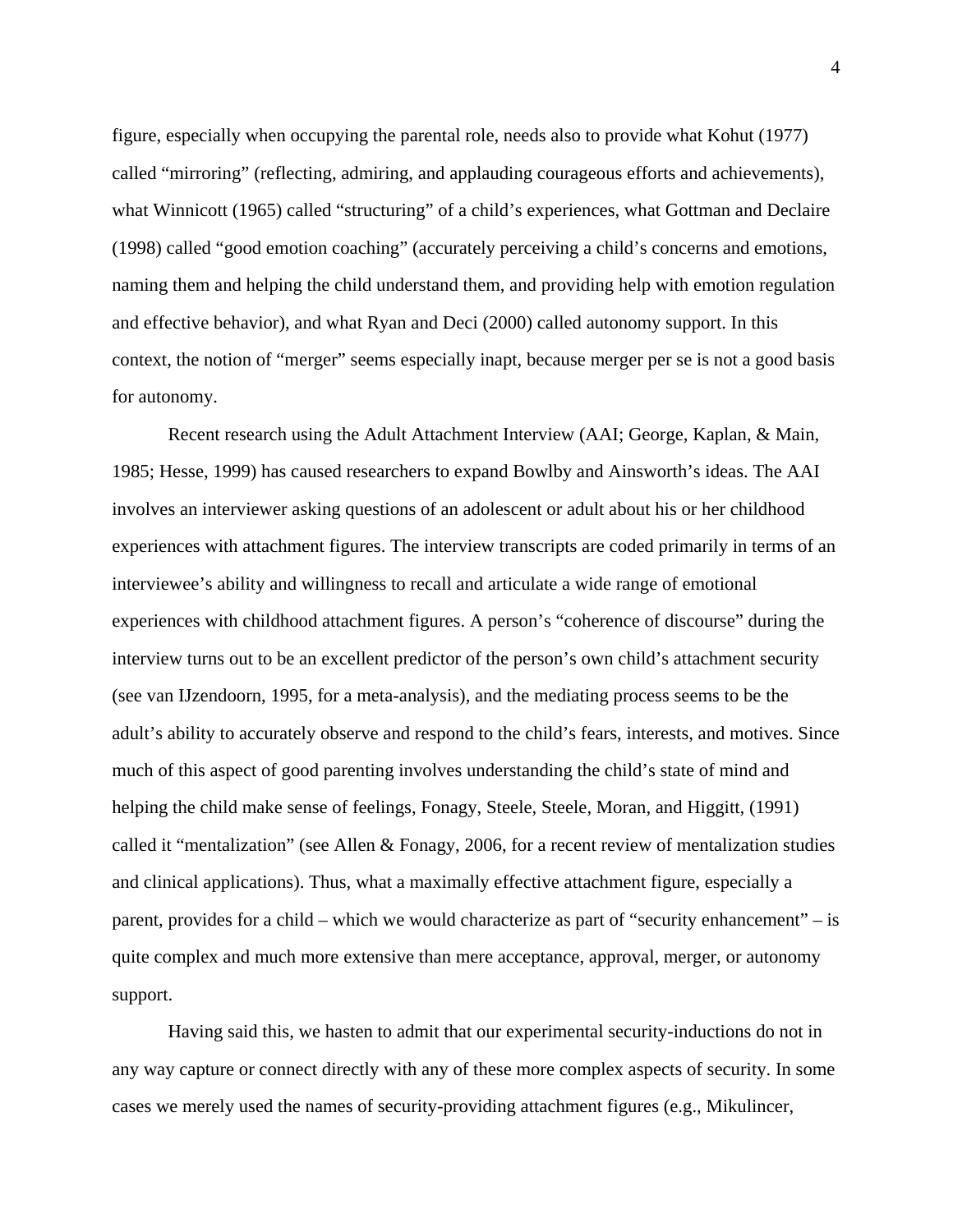Shaver, Gillath, & Nitzberg, 2005) or guided imagery instructions for recalling and visualizing these figures and their supportive behaviors (e.g., Mikulincer & Shaver, 2001). We assumed that simply activating neural (or memory) networks associated with these people would be sufficient to create measurable good effects of momentarily enhanced "felt security," probably based partly on the cognitive processes discussed in this journal issue by Saribay and Andersen. Further research is needed, however, to deconstruct and disentangle the various components of the process. It should be possible to create more specific primes, emphasizing particular well-defined aspects of a good attachment figure (acceptance, structuring, mirroring, coaching, mentalizing, etc.) and see how well each one works on its own.

The clues provided by research using the AAI also hint at the limits of Schaller's (this issue) suggestion that increased security may be equivalent to a sense of "invulnerability." If the security-enhancing parent helps a child articulate problems as well as hopes and identify opportunities, what should result – and in fact what is seen in the AAI – is an increased ability to notice, understand, and act effectively in the face of concerns, worries, and – in short – vulnerabilities. The secure person is not a bulletproof superhuman; he or she does not deny life's precariousness or human finitude and limitations. Such a person can deal more effectively with difficulties and frustrations because attachment figures have helped identify, articulate, and deal with these tribulations. Also, such a person has a continuing sense that other people are available to provide help, support, and encouragement when actual, correctly perceived conditions are threatening or painful. We agree with Saribay and Andersen's (this issue) statement that "Security priming appears to make individuals more open to learning about their weaknesses, [because] they rely less on defensive mechanisms to establish or maintain their sense of selfworth." This process should result in the accurate acknowledgement of threats and vulnerabilities, not a bulletproof defense against them.

Because many experiences with attachment figures involve both vulnerability and support, both pain and effective coping with stressors, it seems likely that priming a person with mental representations of attachment figures and attachment-related experiences will activate a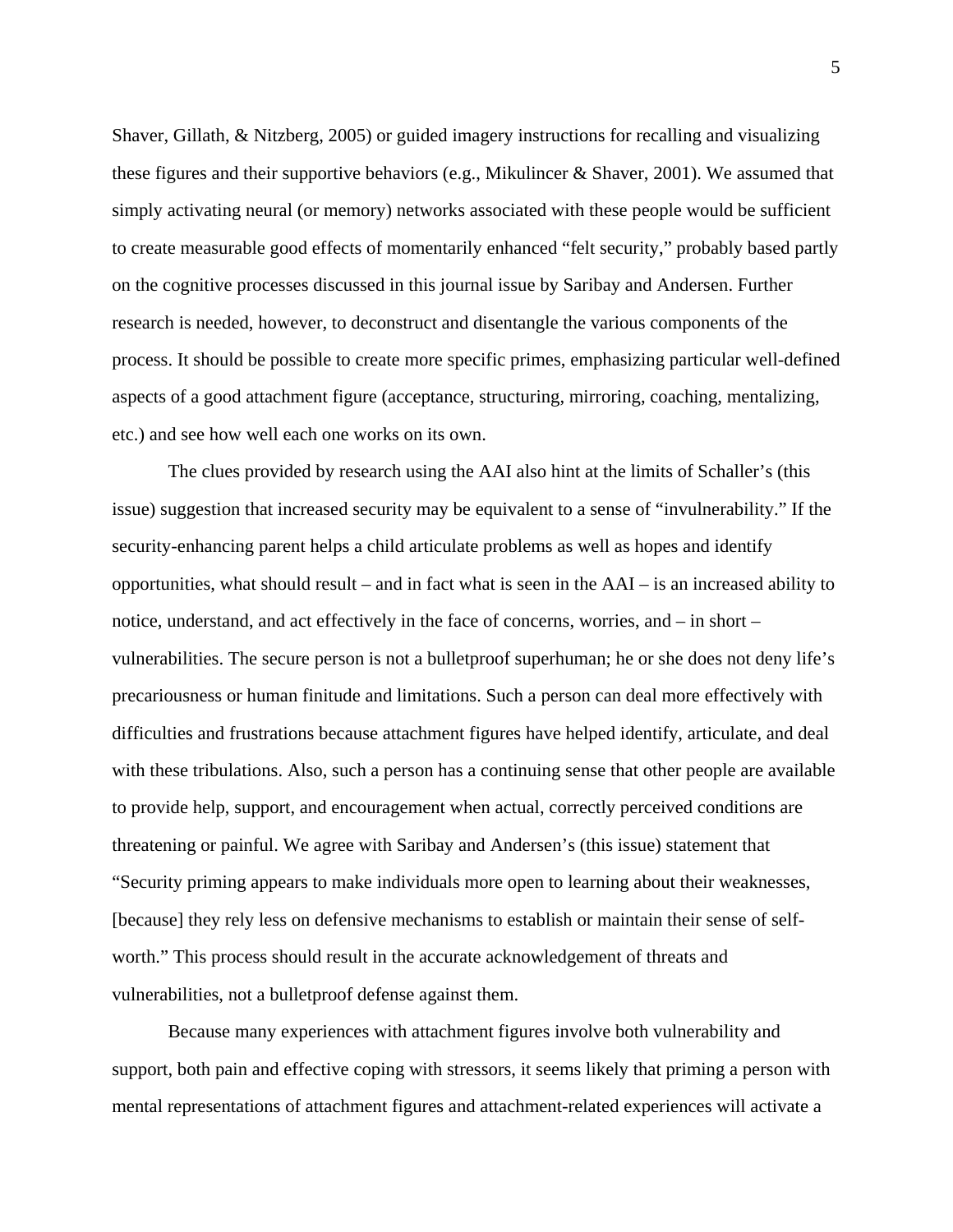mental "complex" containing both representations of vulnerabilities and representations of protection and safety. As Baldwin explains here and in some of his previous papers (e.g., Baldwin & Main, 2001; Baldwin & Meunier, 1999), there may be a kind of conditioned connection in the minds of secure individuals between dangers, threats, and vulnerabilities, on the one hand, and feelings of and routes to protection and security. We have good evidence for these units in experiments in which we subliminally primed people with threatening words (e.g., death, failure, and separation) and found that study participants reacted faster to the names of their security-providing attachment figures (Mikulincer, Gillath, & Shaver, 2002). (In other words, the perception of vulnerability elicited representations of protective attachment figures.)

Recently, Beckes and Simpson (2007) provided direct evidence for the binding of representations of fear and security. In the first part of their experiment, they implicitly conditioned participants by pairing unconscious frightening or neutral stimuli (a scary snake vs. a common kitchen utensil) with one of two pictures of warmly smiling people (people with "Duchenne" or authentic smiles). In the second part of the experiment, participants performed a lexical decision task in which they saw security-related words, insecurity-related words, positive and negative non-attachment-related words, and nonwords. They were primed before each trial with one of the previously conditioned faces, which were equally "warm" (and counterbalanced across conditions). The results indicated that security-related words were recognized faster following priming with the face that had been previously associated with the snake, but this did not happen in the presence of an equally warm and accepting face that had previously been associated with a neutral stimulus. Thus, the issue is probably not warmth or acceptance per se but warmth and acceptance in the context of threat. We believe it is extremely important to keep the role of threat and vulnerability in mind, because it may help to explain why attachment security is related to compassion and altruism (see below).

Schaller (this issue) mentions the possibility that seeking proximity to attachment figures might not be adaptive under certain conditions, such as ones in which a disease is easily spread by social and physical contact and could be avoided if a person remained isolated from

6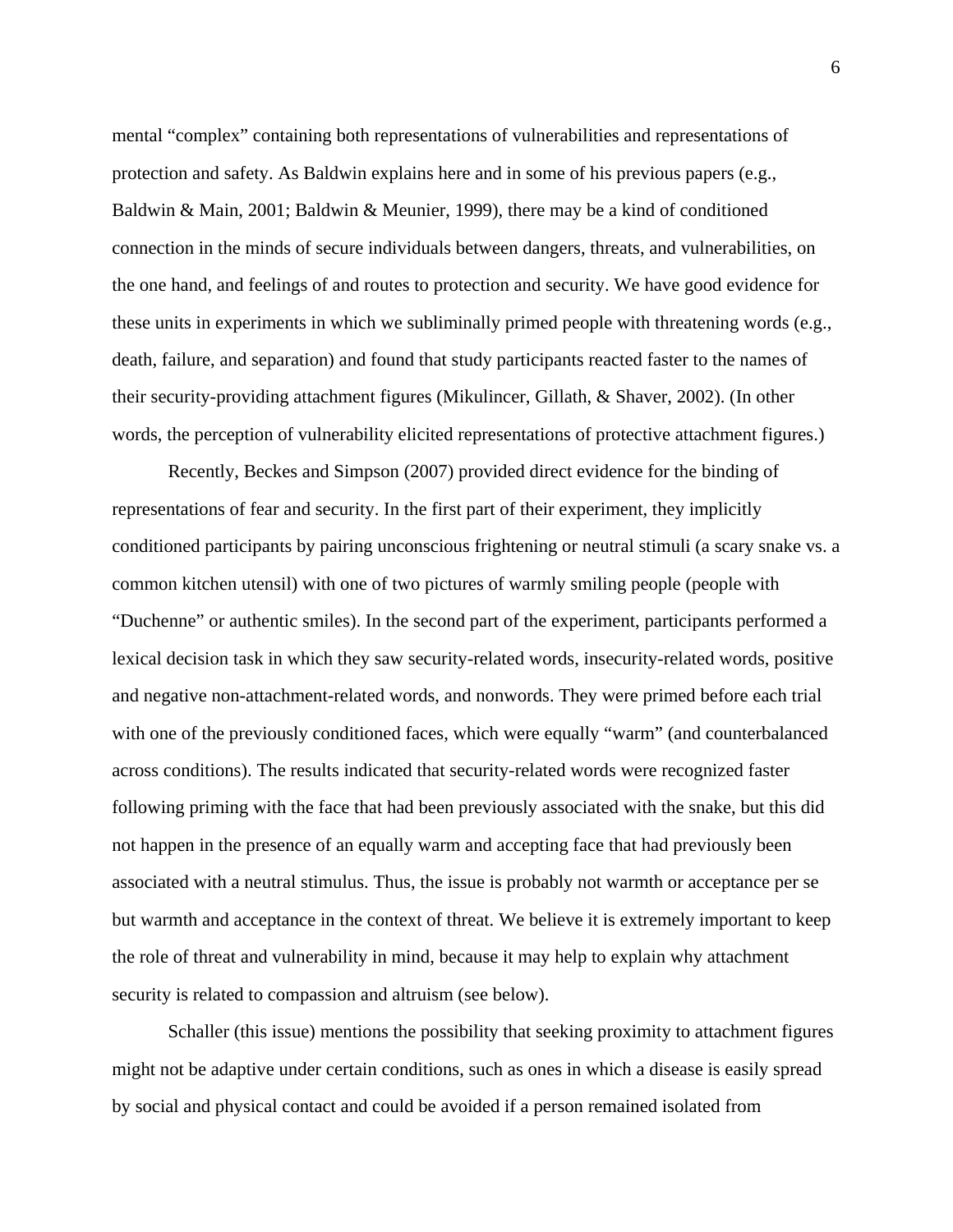pathogen-infested relationship partners. We agree that this is a possibility, and we would add that there is also evidence that people sometimes prefer closeness to others rather than quick escape from fires and natural disasters, such as earthquakes, tsunamis, and floods (e.g., Mawson, 2005). The fact that the attachment system nevertheless evolved in humans and nonhuman primates suggests its enormous importance to human welfare in other kinds of situations. In other words, the existence of certain cases in which proximity is dangerous, when viewed in relation to all of the other evidence that people usually seek proximity and safety in relationships, suggests that proximity seeking is generally beneficial and, as Bowlby (1982) reasoned, has evolved for that reason.

Another salient issue in the commentaries concerns the concreteness or abstractness of the attachment-related mental representations and rules that get activated by our security-priming procedures. Holmes and Murray (this issue) interpreted our findings as implying "the normative availability of an elemental abstract representation, a general script for felt security that induces feelings of safety, reducing the sense of social risk and thus the barriers to social connection (e.g., 'If I depend on a close other to respond to my needs, he or she can be counted on to care for me.')." In contrast, Saribay and Andersen (this issue) argue and present evidence for personspecific mental representations that account for specific forms of "transference" of expectations and feelings about a new person who reminds one of a previous attachment figure. This suggests that we would obtain varying experimental results depending on the specific attachment-figure prime used to increase (or decrease) a person's sense of attachment security.

This is a complex matter. Attachment theory, which is based partly on observational studies of nonhuman primates, assumes that infants are born with a capacity to latch onto a familiar caregiver as an attachment figure and to use a variety of innate behavioral routines to do so (crying, grasping, clinging, following a person with one's eyes, smiling when treated sensitively, looking away and breaking eye contact when one is hurt or overstimulated). This could be viewed as an innate set of if-then "rules" related to seeking proximity and safety.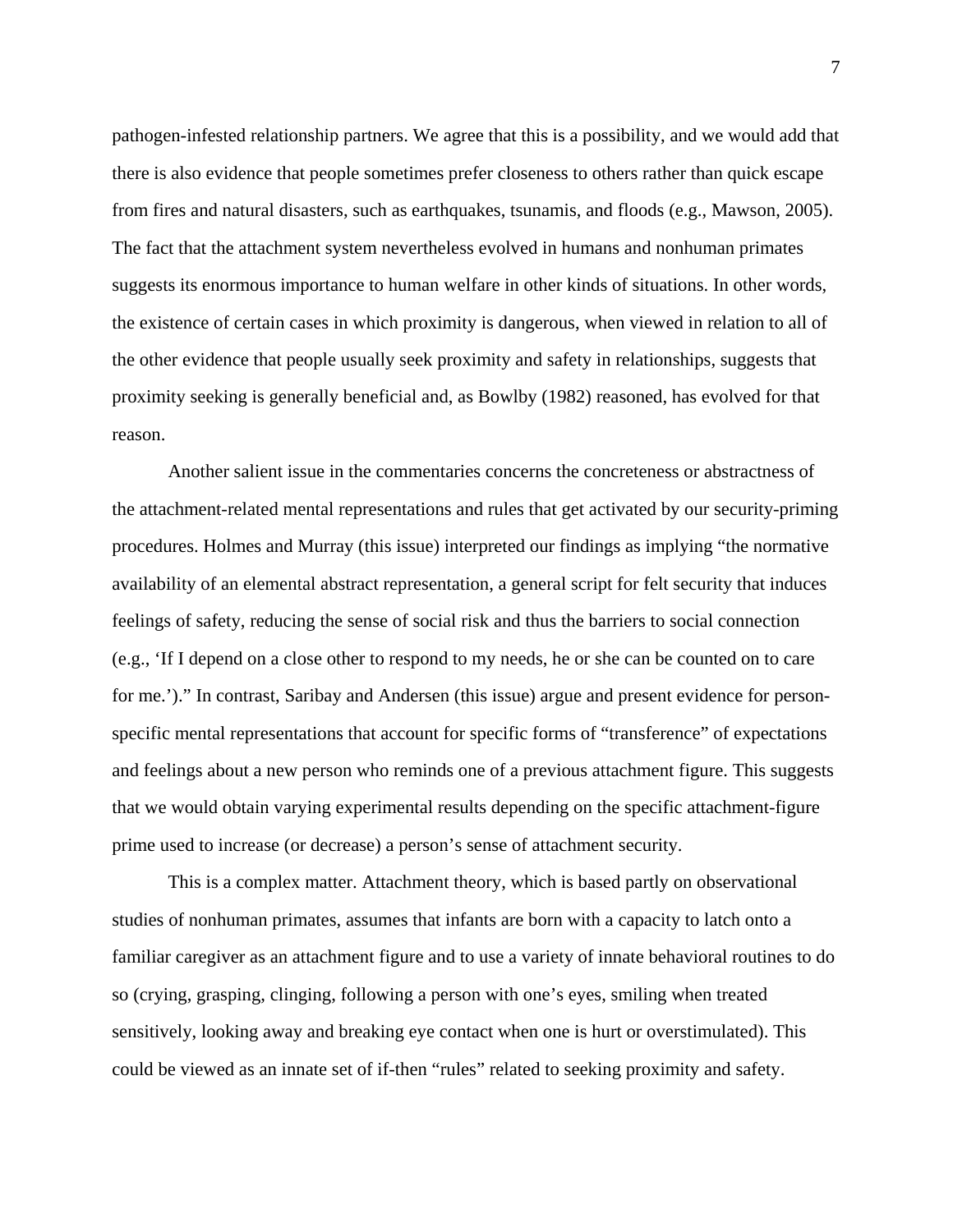But attachment research on human infants suggests that as soon as these rules are instantiated in the form of one or a few particular attachment figures, they are modified by experience, thereby forming the rudiments of what Bowlby called internal working models of self and others. They then become person-specific representations of the kind Saribay and Andersen (this issue) discuss. However, as Collins and Read (1994) have explained, as a person accumulates thousands of experiences with multiple attachment figures (such as mother and father, grandmother and grandfather, nursery school teachers, close friends, and romantic partners) the person-specific rules and representations are likely to form abstract schemas and scripts, thereby becoming quite general. Even after this happens, however, a person's memory presumably continues to contain the kinds of specific representations and expectations that Saribay and Andersen study in their research on transference.

In our priming studies, we have used both concrete and abstract stimuli to activate memory circuits related to security and insecurity. In some studies (e.g., Mikulincer et al., 2005), we have used the names of individual participants' specific attachment figures, but without limiting the pool of such figures to any particular role category (mother, lover, best friend, etc.). In other studies (e.g., Mikulincer, Gillath, et al., 2001) we used fairly general stimuli, such as words related to security (e.g., love, hug) or pictures of a loving relationship (e.g., a drawing by Picasso of a loving mother and her infant, a couple holding hands while sitting together on a park bench). Even when specific figures are used as primes, there is no guarantee that abstract rules and representations are not also primed; and even when abstract primes are used, there is no guarantee that a person's semantic network does not move from that prime to idiographic memories of a particular attachment figure who instantiates those abstract qualities. This presents a sizeable challenge to researchers – to find a way (perhaps using specific priming or brainimaging techniques) to delineate differences in the effects of abstract and concrete security primes.

*Psychological Mechanisms Involved in Security Priming*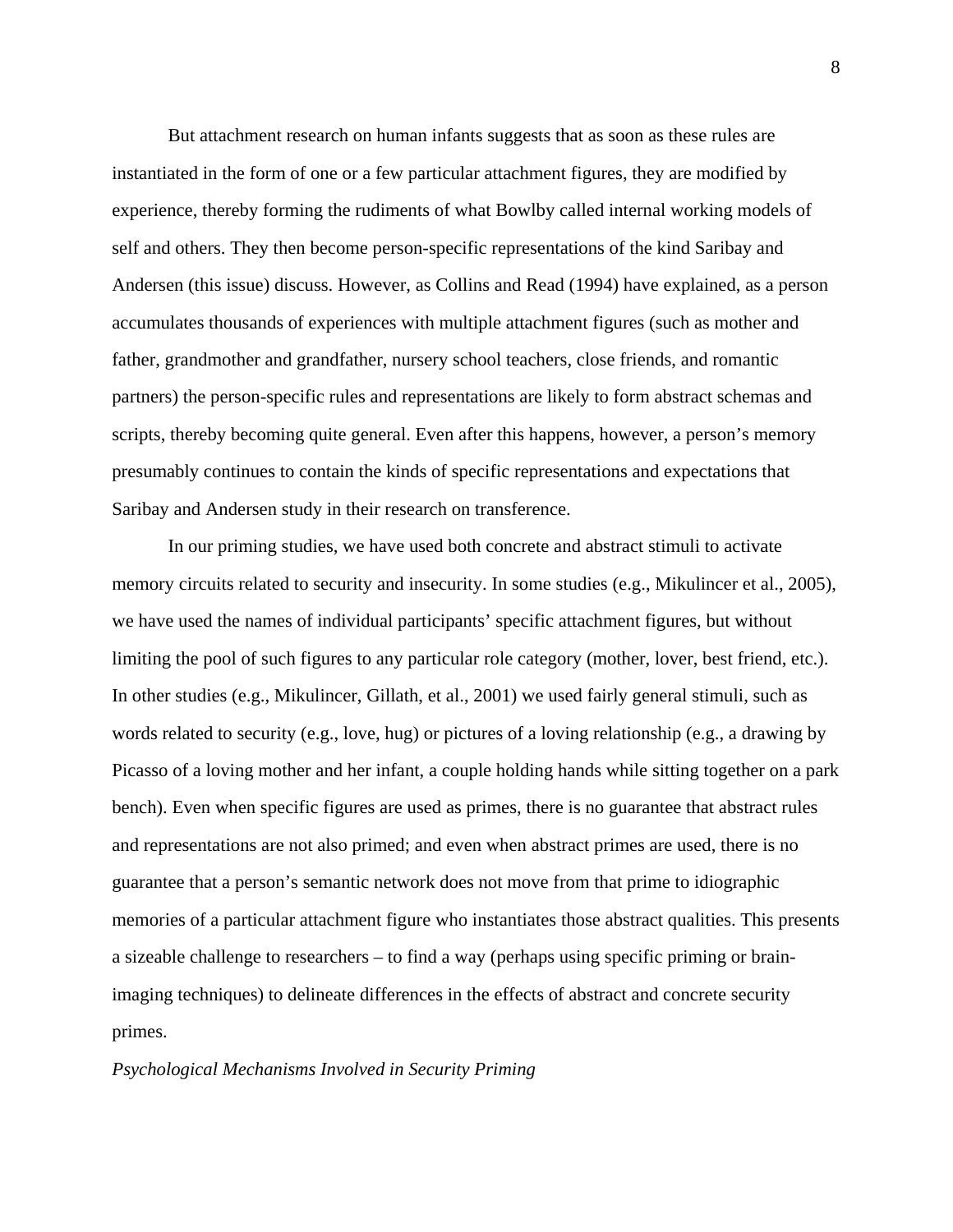The commentaries contain several ideas about how security priming leads to the positive outcomes we have documented. For example, Saribay and Andersen suggest that person-specific primes activate mental representations of one particular person, which include or trigger related feelings and expectations that can be transferred to other people, as long as those people's actual or presumed qualities allow the transference (i.e., if there is no salient contradictory information to render the transference awkward or impossible). Baldwin suggests that security priming may influence early stages of information processing, such as attention and perception, which in turn reduce a person's sensitivity to rejection cues and increase his or her responsiveness to positive aspects of other people and social situations. Winterheld and Simpson suggest that security priming strengthens a person's self-regulatory capacities, making the person more "aware of why [he or she acts in a certain way] and learn how to suppress or transform … potentially destructive interaction patterns." Mallinckrodt as well as Winterheld and Simpson mention changes in a primed person's relational behavior that may induce positive changes in the person's partner's behavior, creating positive feedback that gradually improves both sides of the relationship. Holmes and Murray imagine a "psychological switch" by which security-related mental representations move a person from self-protective motivation to more relationship-promoting motivation.

We find all of these suggestions congenial and have organized them to form a heuristic model to guide further research (see Figure 1). In the first step of the model, sample security primes are listed: attachment figures' names, security-related pictures, security-related words, and guided imagery instructions. There are probably other such primes, but these are the ones we have actually used in our research, with positive results. In the second step of the model, we propose that the immediate effect of the security primes is to activate security-related mental representations, which may be either abstract (a la Holmes and Murray) or person-specific (a la Saribay and Andersen), and either semantic (decontextualized) or episodic. In the third step, these security-related mental representations create a spreading of activation through related networks of memories, feelings, self-representations, self-regulatory strategies, and emotion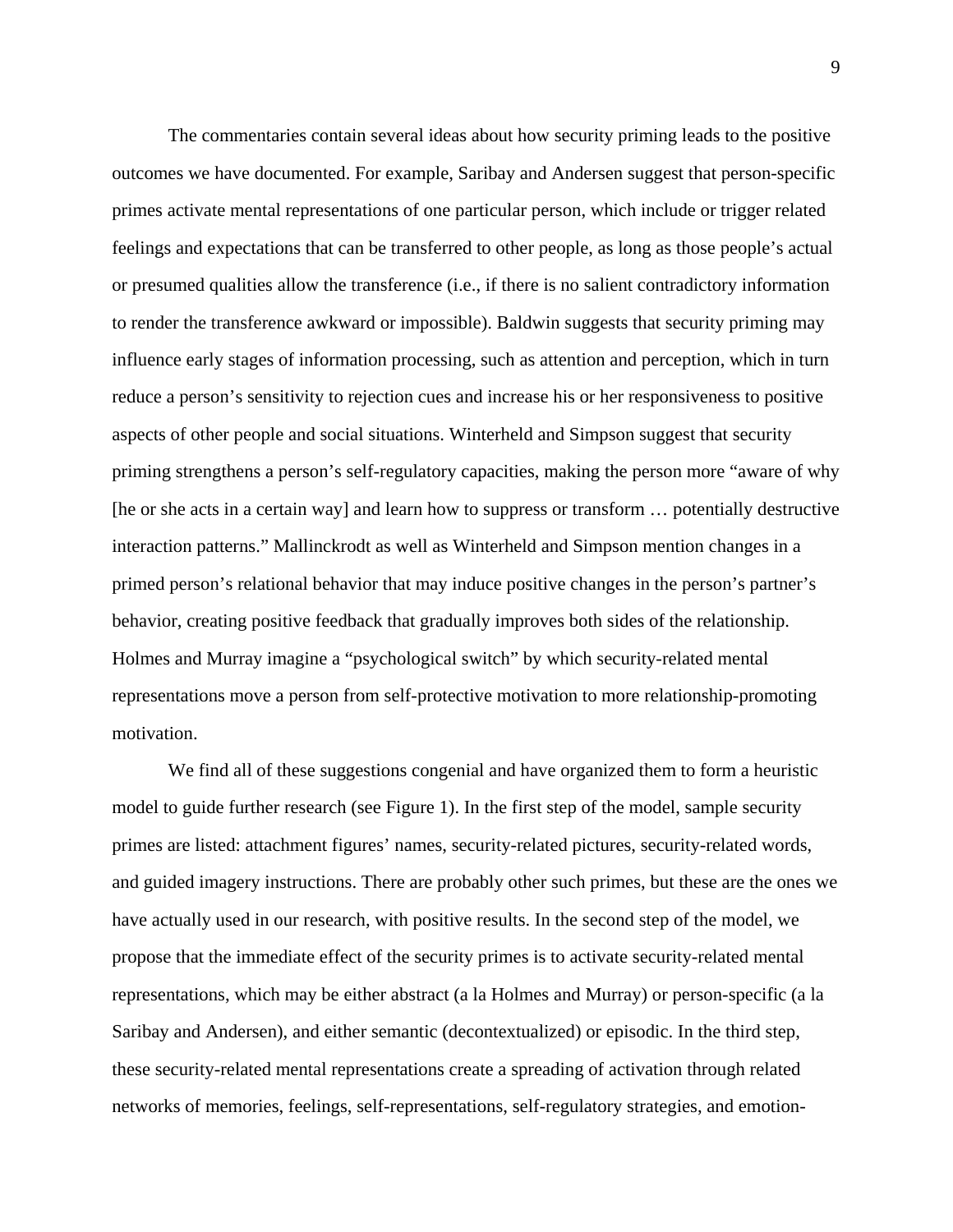regulation strategies (as demonstrated by Mikulincer & Shaver, 2004). The widely spread activation in these networks may create a calm, warm, positive, and secure state of mind, which then contributes to a wide variety of outcomes, sketched in the fourth step of the model: activation of other behavioral systems, such as exploration or caregiving, transference of positive attributes and affects to new people and groups, changes in relational behavior (e.g., due to the activation of positive interaction strategies) and consequent partner reactions, changes in sensitivity and attention to positive attributes of people, groups, and situations, and a corresponding lowering of self-protective defenses and more generous, approach-oriented behavior toward other people. In our studies, we have (we believe) measured the results of this chain of reactions in the form of compassion, social tolerance, altruistic behavior, creativity, relationship functioning, and mental health.

Although we have diagrammed the cascade of events flowing from the left to the right side of Figure 1, which we did because this is the causal sequence we initiated experimentally in our studies and whose effects we then measured on the output side of the process, we agree with some of the commentators that parts of the sequence could also move in the other direction. In particular, Baldwin's method of having people practice "inhibiting attention to rejecting feedback" may be a good way to activate security-related mental representations (or inhibiting insecurity-related representations), which might then trigger the beneficial spread of activation we attempted to diagram in Figure 1. Similarly, using Andersen and colleagues' transference paradigm, it might be possible to endow new relationship partners with the positive attributes of past security-inducing attachment figures, thereby creating new ways to activate the security cascade diagrammed in Figure 1. As a final example, Holmes and Murray, as well as Winterheld and Simpson, mention that if we could alter a person's relational behavior in ways that then altered his or her relationship partner's behavior in return, the new behavior of the partner might initiate the security cascade, which could, in turn, have further beneficial effects on the partner and the relationship. (We will return to this issue of relational context in a subsequent section.)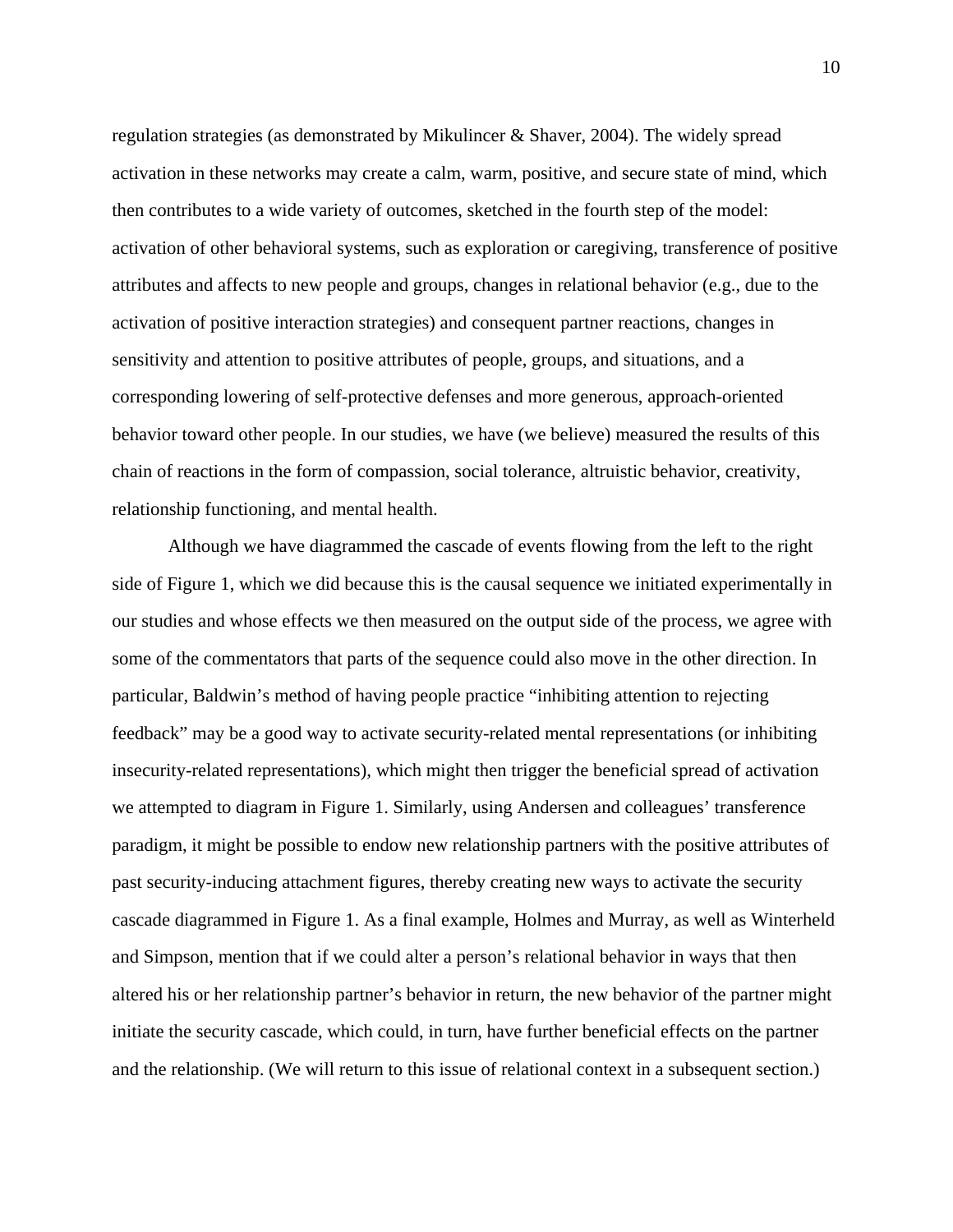We designed Figure 1 with the effects of short-term security priming in mind, because that is the kind of priming we have actually explored in our experiments. But it would obviously be desirable to find ways to make these effects last longer, thereby contributing to larger and longer-term beneficial changes in relationships, personality, and mental health. We did not include "working models" in Figure 1, because we agree with Winterheld and Simpson that our short-term priming procedures are unlikely, by themselves, to alter longstanding scripts and schemas. Presumably, the short-term alterations we have studied are due to momentary changes in what gets mentally activated, how strongly various schemas and memories get activated, which momentary emotions get activated, and so on. One way to move from short-term changes to longer-term ones would be to use repeated priming, either alone or in conjunction with other cognitive interventions, for example positivity-oriented attentional training (e.g., Dandeneu & Baldwin, 2004), deliberate induction of positive transference (e.g., Andersen & Chen, 2002), "mindfulness" training (e.g., Brown, Ryan, & Creswell, in press), or "mentalization" training (e.g., Allen & Fonagy, 2006). Although these kinds of cognitive interventions are promising and well worth trying, as already demonstrated by numerous studies, we believe that, in order to obtain maximal lasting change, they should be integrated into broader efforts focused on actual relationships, either naturally occurring or therapeutic. This is the subject of the next section. *Relational Contexts: "Where the Rubber Meets the Road"*

Several of the commentators (especially Winterheld & Simpson; Holmes & Murray; and Mallinckrodt) point out, correctly, that our security priming studies involved the minds of individual study participants, not their relationships. Winterheld and Simpson say, for example:

At its base, attachment theory is a relational theory. Individuals are embedded within relationships in which they affect and are affected by their partners, many of whom also serve as attachment figures. Nearly all of the excellent experimental research conducted thus far has examined events and processes occurring *within the heads* of individuals rather than between partners in relationships.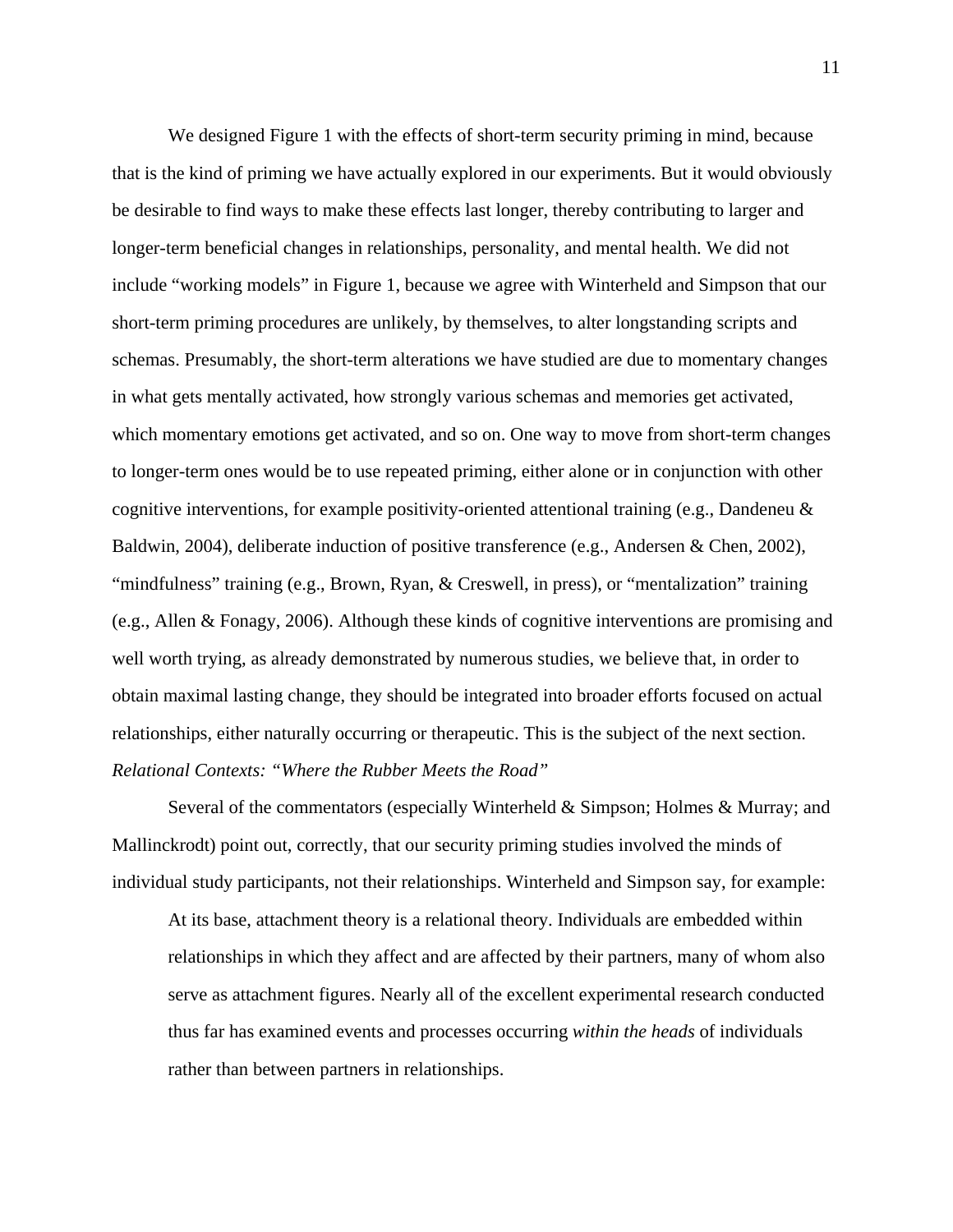Actually, attachment theory is a theory of both the individual mind (created developmentally in a crucible of relationships) and social relationships (Shaver & Mikulincer, 2007). The theory stands on two legs, so to speak, but researchers typically move back and forth between one leg and the other, either ignoring or slighting the leg that is not in the spotlight at the moment. It is well to remember that Bowlby was a psychoanalyst, and the theory – Freud's – upon which he built attachment theory emerged from Freud's contemplation of the contents of individual clients' minds (albeit clients who were interacting socially with Freud, projecting their working models onto him, reacting to his apparent approval or disapproval, and so on). Freud assumed that the minds with which he was interacting had developed in the context of close (and problematic) relationships with family members, and Bowlby went even further in this direction by examining those relationships more directly. In the process, he rejected his mentor Melanie Klein's almost exclusive emphasis on intrapsychic processes, focusing instead on children's actual relationships with attachment figures. Even so, his conceptualization of the attachment behavioral system, emotions, defenses, and internal working models was heavily intrapsychic as well as social-relational.

We agree with the relationship-oriented commentaries on our target article that sustainability of the beneficial effects of security priming will depend on a person's relationship partners. If a partner fails to react positively to a person's fledgling attempts to operate from a more secure base, the base itself is likely to evaporate or crumble. Our studies have focused on individual minds mainly because we were dealing mainly with intrapsychic issues (emotions, defenses). We have written, however, about the real-world context of relationships in which every mind develops and the ways in which security operates, survives, or suffers in different kinds of relational contexts (Shaver & Mikulincer, 2007).

We agree with the commentators that the soothing and growth-enhancing effects of security-enhancement should be even stronger, more pervasive, and more resistant to change if it occurs within relational contexts in which an actual partner's supportive and comforting behaviors are clear cut, personally significant, and repeated over time and situations. Such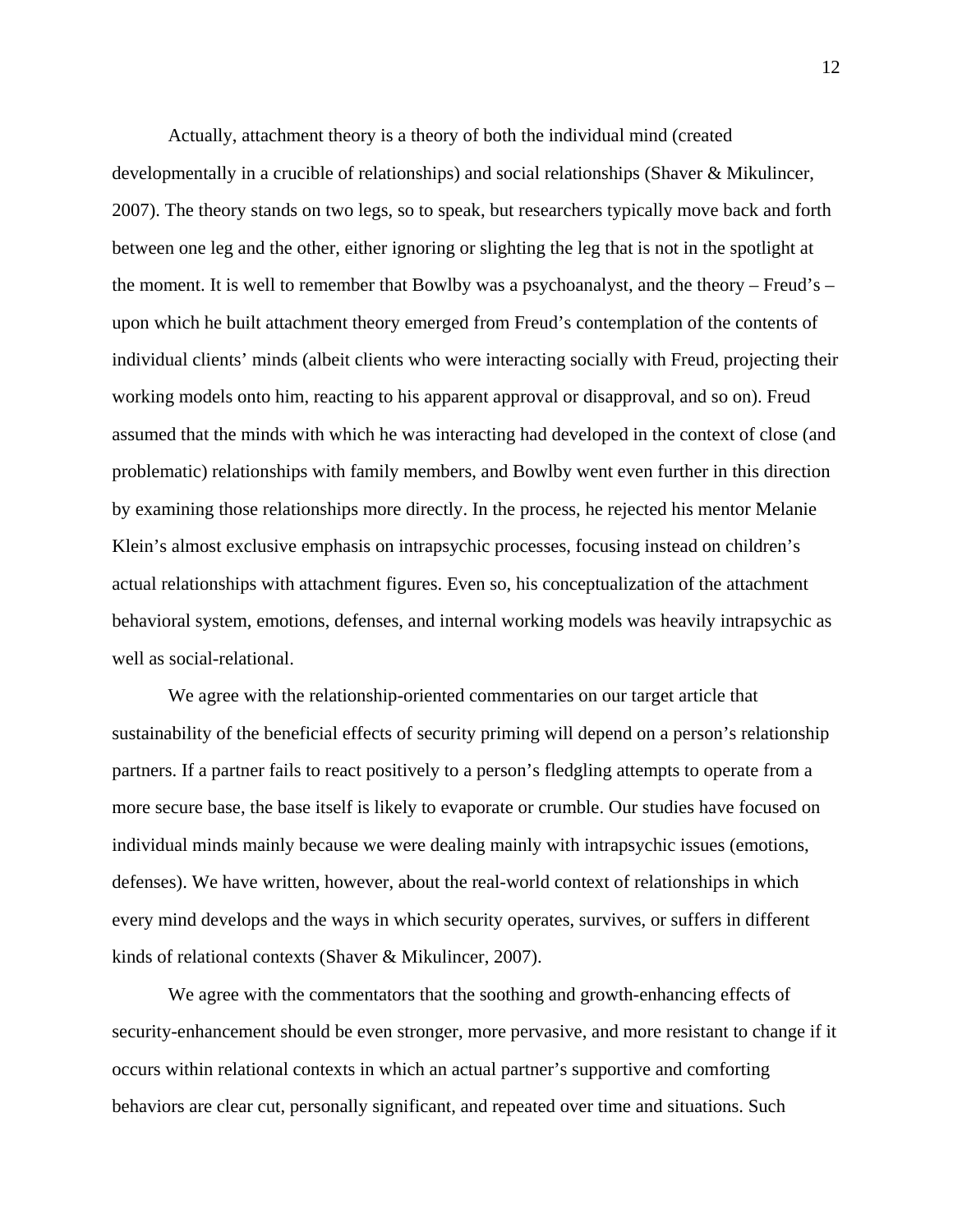behavior on the part of a relationship partner, therapist, or leader may counteract insecure people's dispositional tendencies to doubt the availability, sensitivity, and responsiveness of their social interaction partners, therefore setting in motion a broaden-and-build cycle of attachment security that gradually produces stable and widespread changes in the beneficiaries' working models of self and others. In other words, a relationship partner who acts as a reliable provider of safety and security can help an insecure person to function more securely, in both the short and long term.

Several naturalistic studies support this idea. For example, Lavi (2007) recently conducted a prospective longitudinal study of 100 young couples who had been dating for no more than 3-4 months. She followed them up 4 and 8 months later. One member of each couple was randomly designated as the "participant" and the other as the "attachment figure" for the purposes of measurement. Both couple members completed a series of self-report scales, performed some computerized tasks, and were videotaped while engaging in a series of dyadic interactions. From the "participants," Lavi (2007) thrice collected self-reports of relationship satisfaction, global attachment anxiety and avoidance, and attachment insecurities within the relationship (at the beginning of the study, four months later, and eight months later). Regarding the other couple member (the "attachment figure"), at the beginning of the study Lavi (2007) measured accuracy in decoding the partner's emotional facial expressions, accuracy in decoding negative and positive emotions that the partner displayed in a non-verbal communication task, and supportive behaviors during a videotaped interaction in which participants disclosed a personal problem to the "attachment figure." (We place this term in quotation marks, because the figures were probably "attachment figures in the making" [Hazan & Zeifman, 1994] rather than fully fledged attachment figures.)

There were long-term positive effects of partner sensitivity and supportiveness in Lavi's study. Partners who were more accurate in decoding their partner's facial expressions and nonverbal expressions of negative emotions and were coded by judges as more supportive during the dyadic interaction task induced a decline in within-relationship attachment anxiety and

13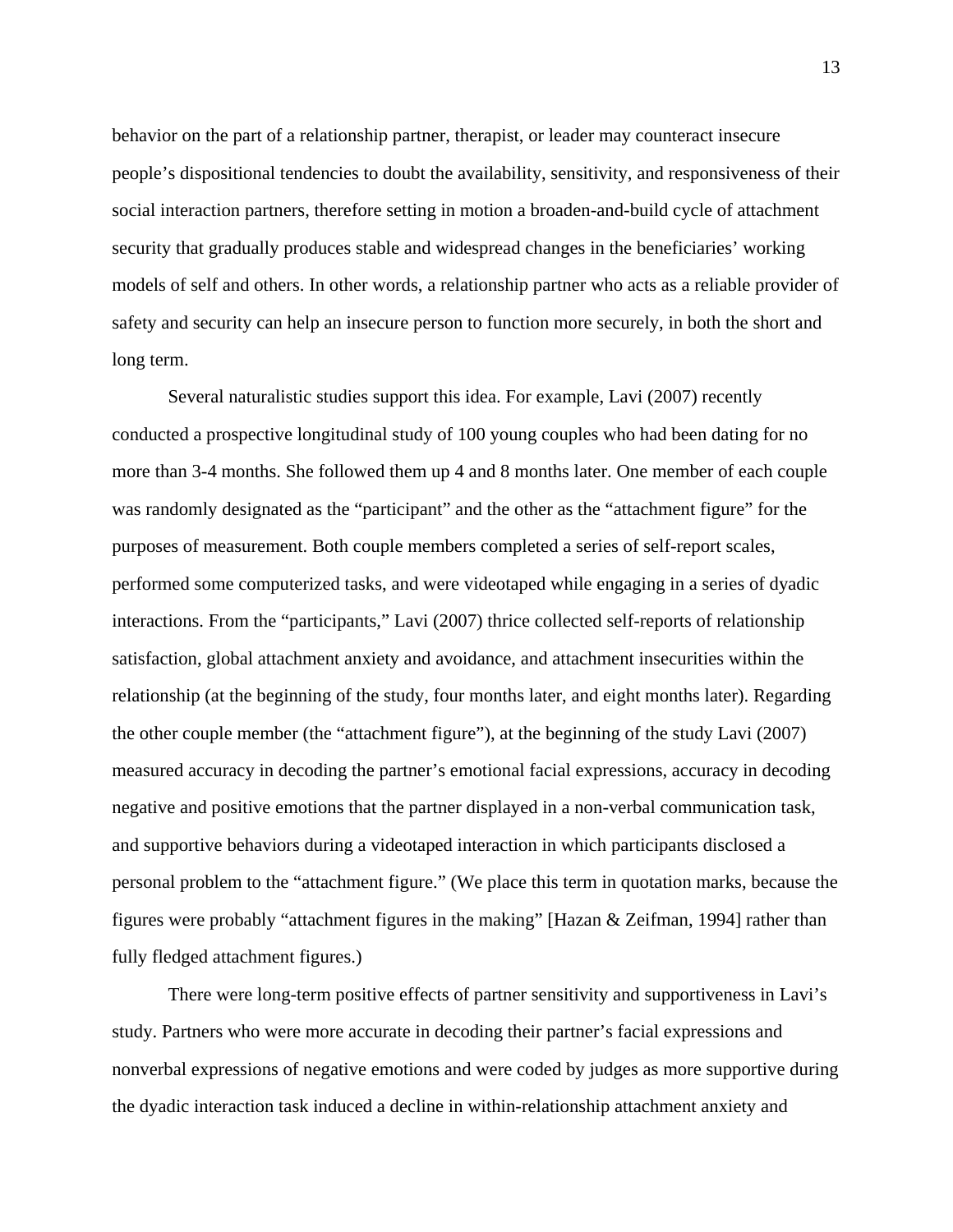avoidance across the 8-month period. In contrast, participants showed no significant decrease in within-relationship attachment insecurities if their partner scored relatively low on behavioral measures of sensitivity and supportiveness at the beginning of the study. Interestingly, these long-term positive changes in within-relationship attachment organization were not explained by variations in baseline relationship satisfaction and were independent of participants' global attachment orientations at the beginning of the study. That is, a partner's (i.e., attachment figure's) sensitivity and supportiveness, as suggested in Winterheld and Simpson's (this issue) commentary, predicted prospective decreases in within-relationship attachment insecurities in both chronically secure and chronically insecure participants. We view these results as a realworld, relationship-contextual example of the beneficial effects of repeated "security priming."

These kinds of effects are likely to occur in any social setting where one person's security and welfare depend heavily on another person who is viewed as "stronger and wiser." In recent years we have deliberately extended the core ideas of attachment theory to broader social contexts, such as intergroup relations and leader-follower relations (Shaver & Mikulincer, in press). We mention this here to show that, far from ignoring actual social contexts, we are considering ones that go beyond the dyadic romantic domain in which adult attachment theory initially arose (Hazan & Shaver, 1987). For example, Davidovitz, Mikulincer, Shaver, Ijzak, and Popper (under review) studied hundreds of Israeli military recruits and their direct officers at the beginning of a 4-month period of intensive combat training and asked them to report on their attachment styles. At the same time, soldiers completed self-report scales measuring their attachment styles and their baseline mental heath. After 2 months, the soldiers again reported on their mental health and provided appraisals of their officer as a security provider (i.e., his availability in times of need and his willingness and ability to accept and care for his soldiers rather than rejecting or criticizing them). Two months later (4 months after combat training began) the soldiers once again evaluated their mental health.

We found that the more avoidant an officer was (by his own report), the less his soldiers viewed him as sensitive and available, and the more they felt rejected and criticized by him.

14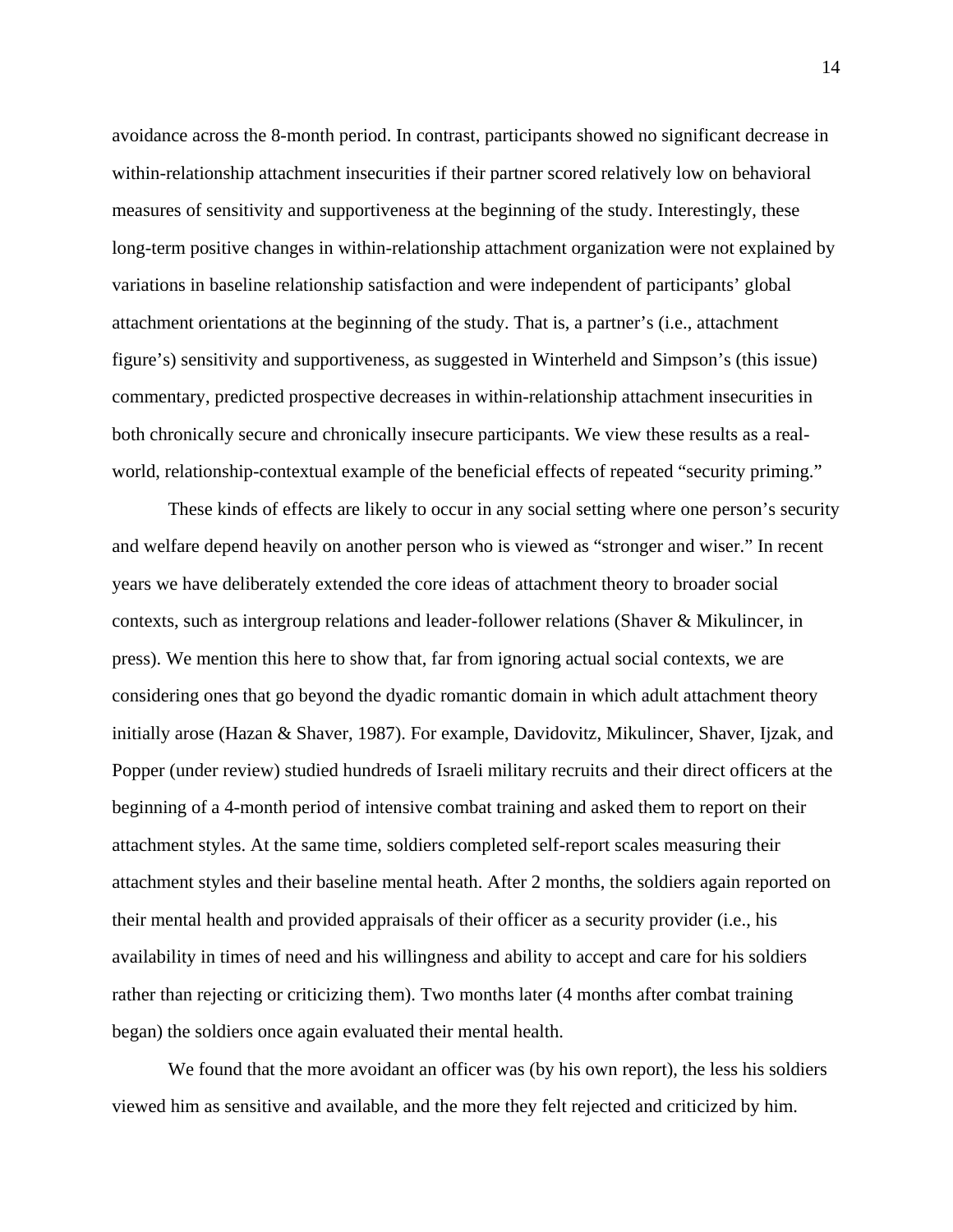More important, an officer's avoidant attachment style and his lack of availability and sensitivity produced undesirable changes in his soldiers' mental health during combat training. Moreover, soldiers' attachment orientations moderated the effects of their officers' avoidant attachment style on changes in their mental health. Officers' avoidance caused a significant deterioration in soldiers' mental health over the initial 2 months of combat training mainly among insecurely attached soldiers. More secure soldiers were able to maintain a relatively stable and high level of mental health despite being under the command of an avoidant officer. But after 4 months of combat training, an officer's avoidance had negative effects on soldiers' mental health regardless of the soldiers' attachment orientations. In other words, as time passed and the problematic relationship continued, the negative effects of the officer's avoidant style on soldiers' mental health overrode the initial buffering effects of soldiers' attachment security. These findings demonstrate the crucial importance of actual, real-world relational support for continued security and well-being.

If we were to try to bring about large-scale changes in "felt security" and associated working models of self and relationship partners, we would want to prime people on both sides of a relationship, take steps to deepen the effects of priming by having people elaborate the implications of security inductions, in an effort to elaborate and alter their working models. We would also instruct people about the mental, verbal, and behavioral styles of secure people and have them role play a secure stance in social interactions. We would also help them openly explore and share memories of "attachment injuries" (Johnson, 2003) and positive, loving experiences, because deeply established security is marked by non-defensive mindfulness and coherent articulation of feelings. Of course, these are some of the techniques already used by cognitive behavioral and marital therapists as well as leadership development consultants. *The Joint or Interactive Effects of Attachment Dispositions and Security Primes*

Several of the commentators raised questions about how security priming does or does not interact with attachment styles, viewed as fairly stable dispositions. For example, Holmes and Murray (this issue) noted that the observed lack of an interaction between attachment style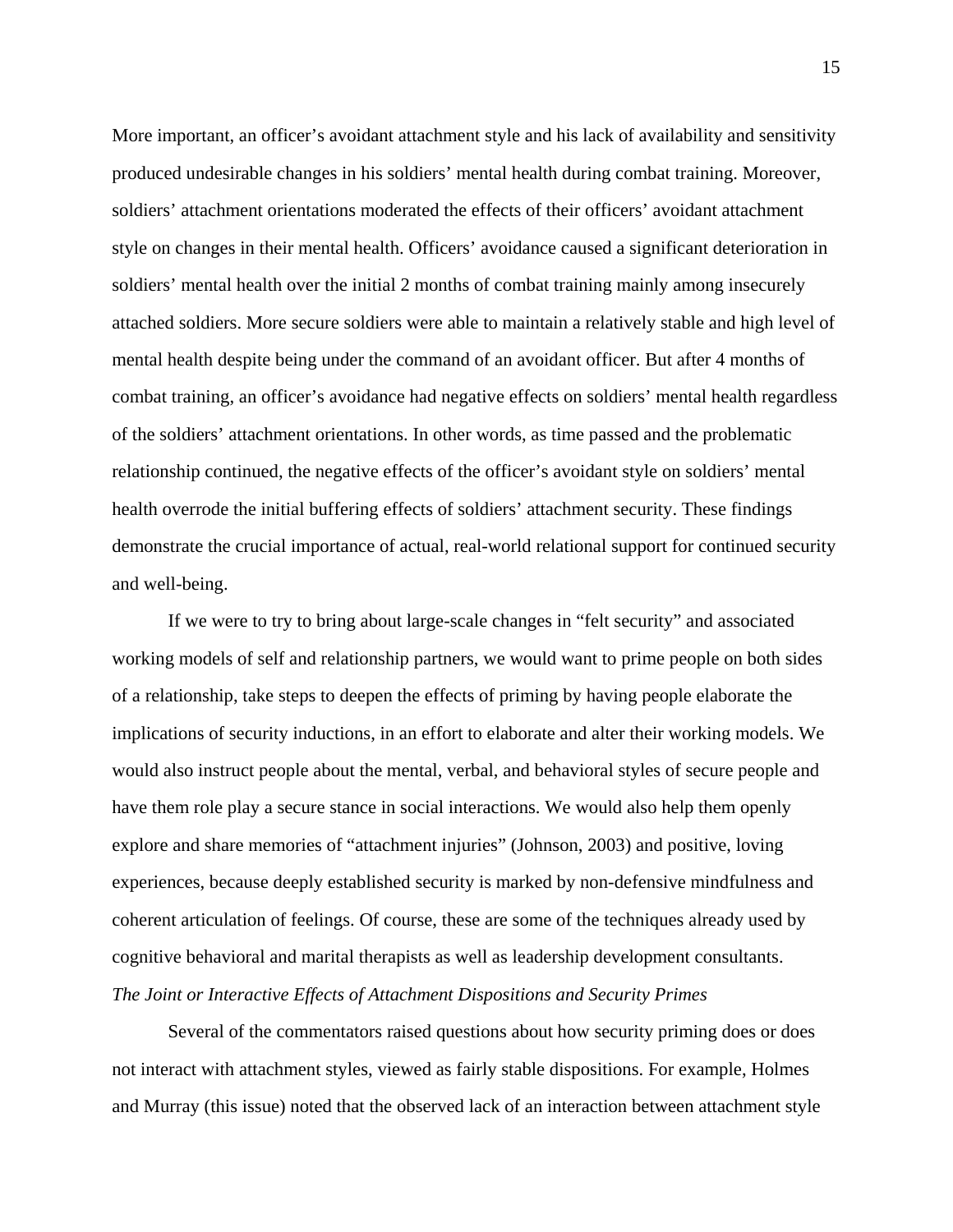and security priming implies "that priming a temporary state of felt security seems to completely override chronic attachment styles." Moreover, they claimed that we have "aligned [ourselves] with the psychodynamic, object relations view that chronic personality styles play a sovereign role in shaping relationships." Actually, in most of our priming studies, we have obtained both main effects of attachment style and main effects of security priming (e.g., Mikulincer & Shaver, 2001; Mikulincer et al., 2005; Mikulincer, Shaver, & Horesh, 2006). Thus, there was no actual or implied "override." In all of our writings we have taken a combined contextual and dispositional view of attachment-related processes (e.g., Mikulincer & Shaver, 2003, 2007; Shaver & Mikulincer, 2002, 2007).

Peterson and Park (this issue) claimed that the lack of a style-by-prime interaction is "theoretically troubling, because what is being primed if there is no working model of an attachment figure? If one's mother was distant and abusive, then why should reminders of her produce positive outcomes?" In our studies, we either used general primes (e.g., words, pictures) or person-specific attachment figures *whom the participants specifically designated as supportive*. We have never used "mother" as a prime unless a participant independently selected mother as an especially supportive attachment figure. In studies using primes taken to represent specifically insecure relationships (e.g., Rowe & Carnelley, 2003), the primes had negative rather than positive effects, as we would expect.

Beyond the commentaries, however, we recognize the importance of the distinction between interactive and combined main effects. If one thinks logically and abstractly about the person-situation issue, it is clear that situations can sometimes influence dispositionally different individuals in equally strong ways. For example, if we tested a group of people on various athletic tasks, we would undoubtedly find individual differences in performance. If we then enrolled all of these people in a daily fitness program, they might all get better on several or all of the tasks, but the rank order of their performances might remain roughly the same. Similarly, if we instructed a group of students in a new technique for quickly solving certain kinds of math problems (say, multiplying by 10 by simply adding a zero to the multiplicand and moving the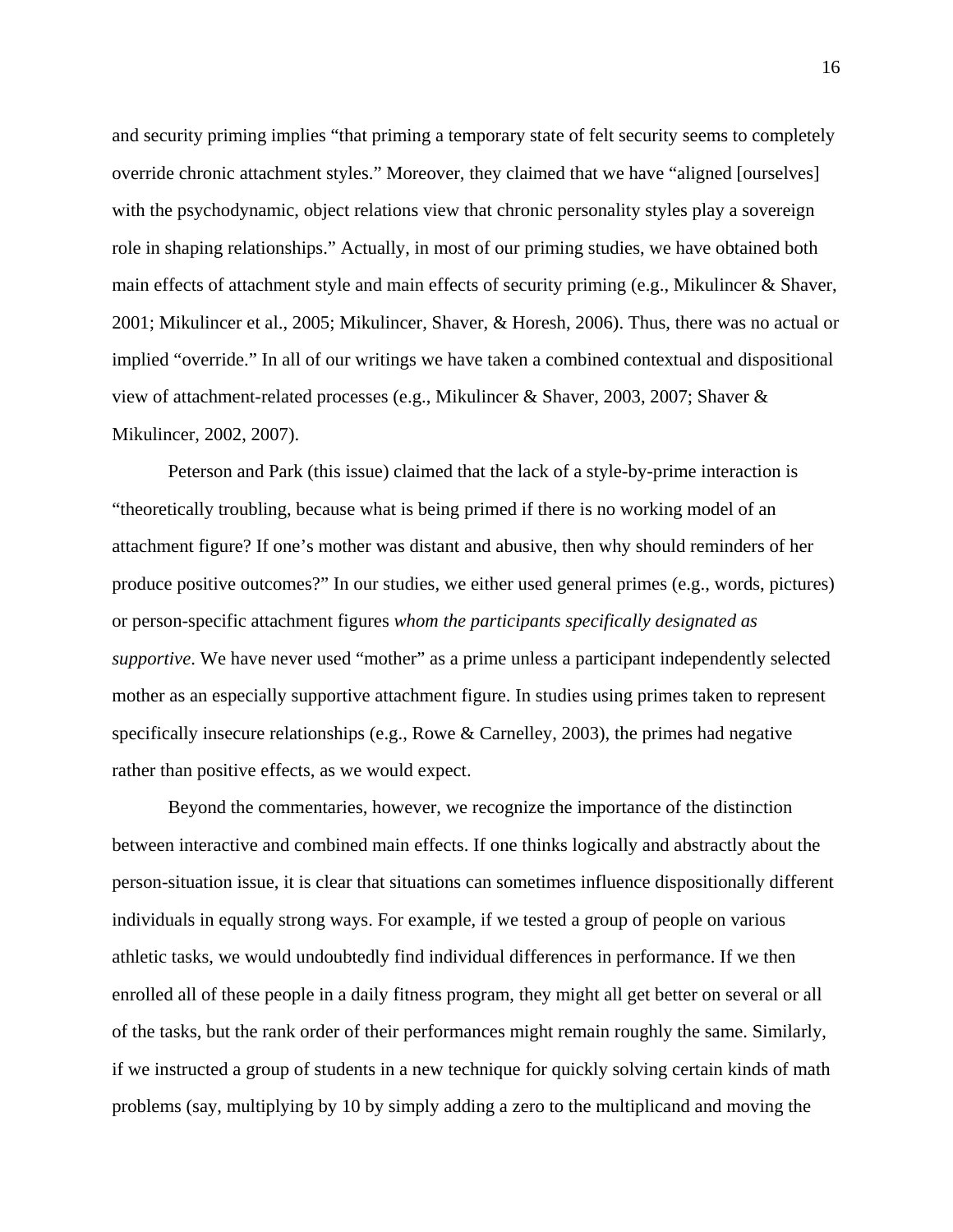decimal point one digit to the right), they might all get better at this task, but their individual differences in ability might still produce the same rank order of performance on a general math test. Therefore, the fact that we often get additive main effects in our priming studies is not necessarily "theoretically troubling" or damaging to a psychodynamic view of the mind.

Nevertheless, there are cases in which interactions *are* obtained. For example, Mallinckrodt (this issue) reported a new finding indicating that although both more and less attachment-anxious people became more tolerant following security priming (in line with our previous findings; Mikulincer & Shaver, 2001), dispositionally attachment-anxious people were in a more negative mood following the prime. Mikulincer and Sheffi (2000) obtained a similar finding in a study in which a positive-mood prime led more anxious people to constrict, rather than expand, their cognitive categories and become less, rather than more, creative. Secure participants reacted in the opposite way, and avoidant participants were unaffected by the prime. Mikulincer, Gillath, and Shaver (2002) used negative (threatening) subliminal primes (the words "failure" and "separation") in a lexical decision or Stroop task in which the stimuli were the names of attachment figures and non-attachment figures. We found that dispositional avoidant attachment interacted with the "separation" prime, such that avoidant people took longer to recognize the names of their attachment figures following subliminal presentation of the word "separation." Findings in the opposite direction were obtained for less avoidant participants in that study. In studies conducted with actual relationship partners, the occurrence of interactions between attachment style and situational forces is even more common. The typical patterns of results are (a) one in which attachment-anxious individuals are more reactive to their partner's supportive and unsupportive behaviors and (b) one in which avoidant individuals are more resistant or less affected by a partner's sensitivity and supportiveness (e.g., Rholes, Simpson, Campbell, & Grich, 2001; Rom & Mikulincer, 2003; Simspon, Rholes, Campbell, & Wilson, 2003).

Theoretically, there are many possible patterns of interaction (in addition to the cases where one obtains additive main effects without interactions), and these should all be explored

17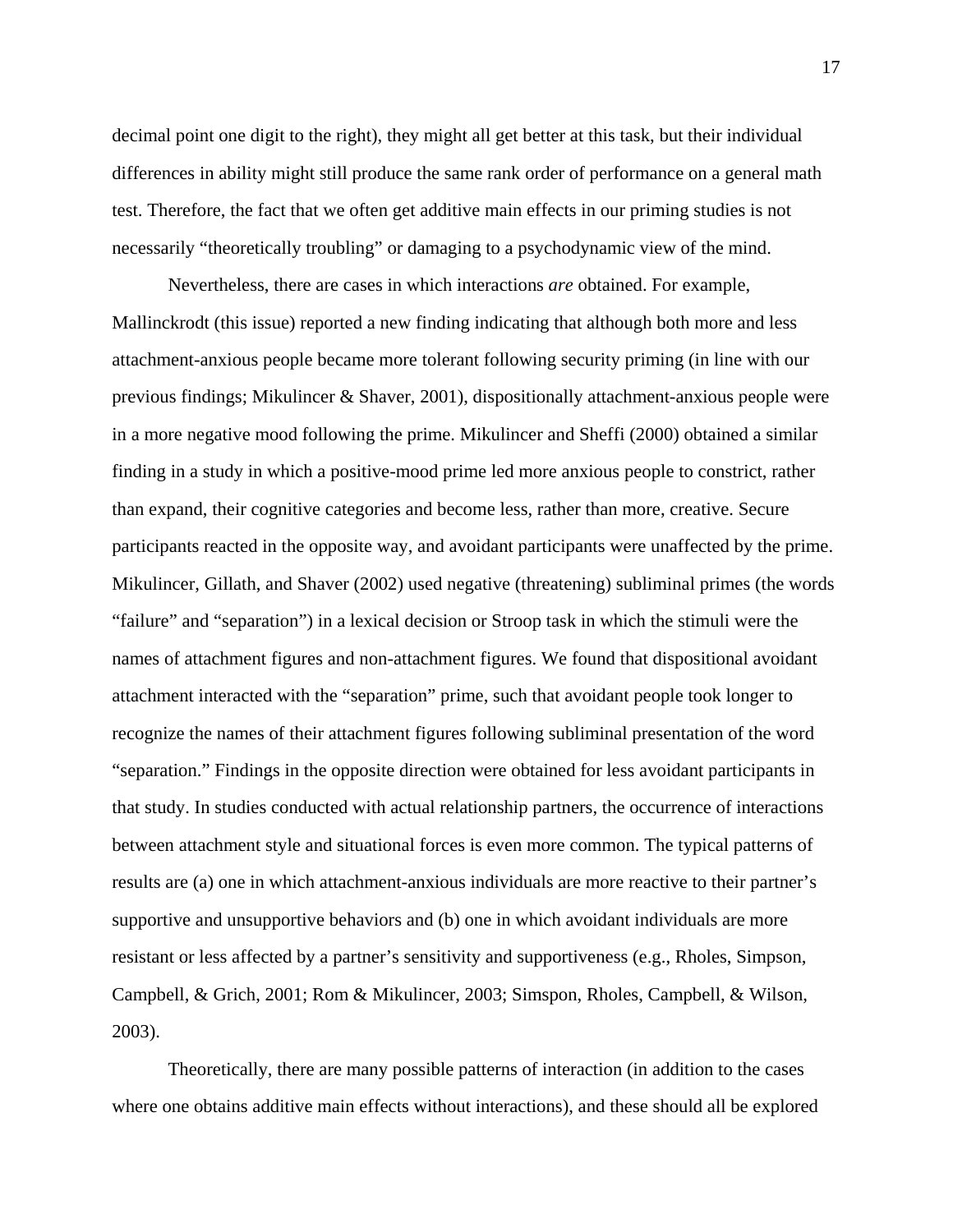empirically. The examples we have mentioned here are ones in which avoidance seems to inhibit or block the effects of positive interventions or positive partner behaviors, or ones in which anxious individuals are especially reactive to their partner's positive and negative behaviors, although they usually do not react so positively that they become equal to more secure individuals. It seems possible that either repeated security priming or especially skillful (e.g., clinical) security inductions in a relational context could eventually overcome the inhibitory strategies of avoidant individuals, as Johnson (2003) has shown in the context of couples therapy. It also seems possible that, with repeated priming, secure individuals might reach an asymptote beyond which they cannot become more tolerant, more compassionate, more altruistic, and so on. In this case, repeated priming might cause anxious individuals to continue to become more secure over time, gradually reaching the level typical of more secure individuals. These are issues for further empirical study, not ones that can be determined by theoretical arguments and speculation alone.

## *How Integrative Is Attachment Theory?*

The title of this section is taken from the commentary by Ryan et al. (this issue), but it concerns issues that were also raised by Peterson and Park, Saribay and Andersen, and Holmes and Murray. As we would expect, most of the commentators prefer to hang onto their own theoretical frameworks rather than jump ship and embrace ours. Here, we want to explain why we believe there are prospects for integration, although we are not attempting, per se, to convert anyone to our particular current views. Our views evolve, and most of the issues will need to be settled by new research.

In a review chapter (Shaver & Mikulincer, 2007) and a book (Mikulincer & Shaver, 2007), we have explained what attachment theory has in common with other theoretical frameworks, especially psychoanalytic theory, interdependence theory, and humanistic and positive psychology. (We view today's positive psychology as the stepchild of the earlier humanistic psychology of Rogers [1961] and Maslow [1971].) We will not reproduce here the detailed analyses we provided elsewhere, but we will restate our major conclusions, which are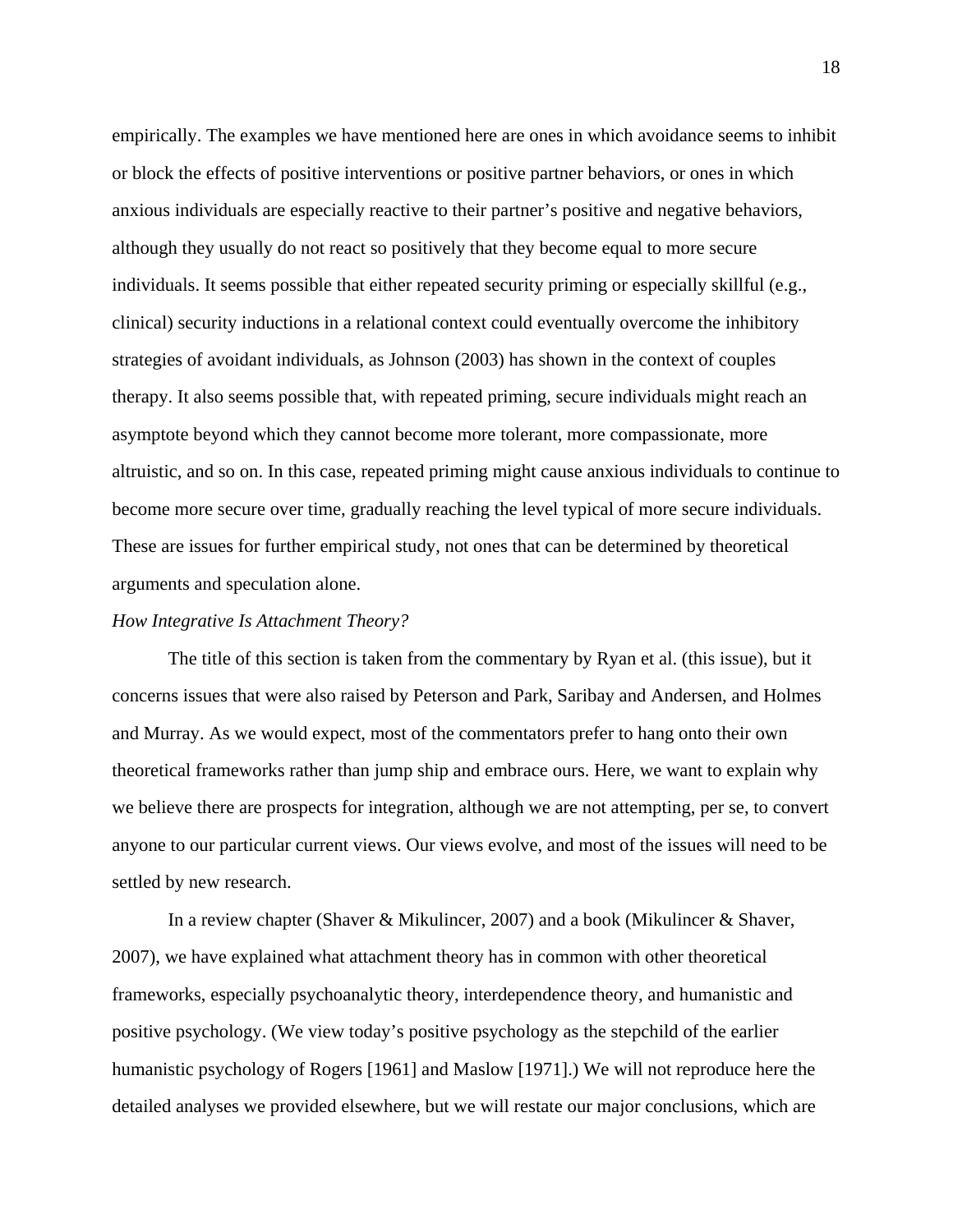compatible with the hope that a modified attachment theory can either provide a sufficiently large tent to include other theoretical approaches, even ones that oppose each other, or can at least point to what is needed in a future integrative theory.

Attachment theory acknowledges and integrates different, even seemingly contradictory views of human nature, maintaining dialectical tension between four sets of opposing theoretical forces. One is the tension between the constraining and structuring influences of childhood experiences, emphasized by psychoanalytic theorists, and forces for change inherent in current contextual conditions and present-day experiences, emphasized by social and humanistic psychologists. The second dialectic concerns, on the one hand, the intrapsychic nature of the attachment system, working models, and attachment strategies – a legacy from psychoanalytic theory – and the relational, interdependent nature of attachment-related experiences and behaviors, emphasized by interdependence theorists (e.g., Thibault & Kelley, 1959; Murray, Holmes, & Collins, 2006). The third source of conceptual tension is the difference between the goal-oriented, self-regulatory function of the attachment system, familiar to social cognition researchers (e.g., Carver & Scheier, 1998), and its defensive and distress-regulatory function emphasized by psychoanalytic thinkers. The fourth and final tension stems from emphasizing fears, conflicts, and avoidance motives, as is common in psychodynamic approaches, versus virtues, strengths, positive feelings, approach motives, and the capacity for personal growth and self-actualization, which are trademarks of positive psychology (e.g., Aspinwall & Staudinger, 2003; Seligman, 2002).

Several of the commentators (e.g., Ryan et al.; Saribay & Andersen) take us to task for making it seem that attachment security is the be all and end all. But this is not our position. Attachment theory makes security the developmental foundation for optimal functioning of other behavioral systems, such as exploration, caregiving, affiliation, and sex. It does not portray attachment security as a good substitute for curiosity, skill development, altruistic caregiving, playful friendship, or orgasmic sex. The theory also does not make the security-providing aspects of a parent or other relationship partner the only rewarding or important aspects of relationships.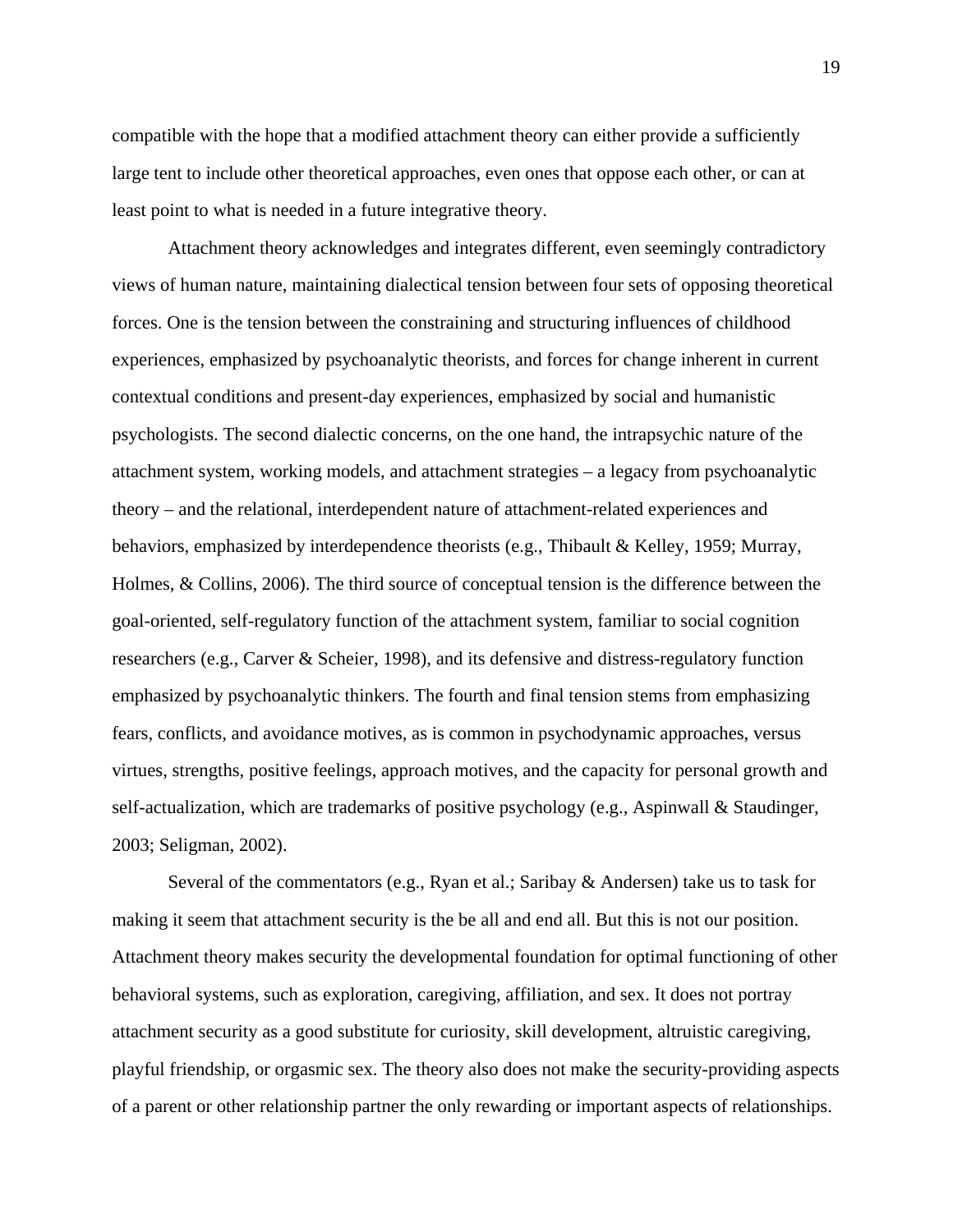It does, however, like Erikson's (1993/1950) well-known developmental theory, make security (or "basic trust") an important foundation for the development of other capacities, talents, and interests. This primary positioning of security and trust is also notable in other approaches to psychology. For example, all forms of psychotherapy depend on a security-providing, trustworthy therapist, who forms a good working alliance or therapeutic alliance with a client or patient. Psychoanalytic therapy, which in its initial form required a client to talk freely about what passed through his or her mind ("free association"), clearly depended on the client's ability to trust and remain open to the analyst. Buddhist meditation practice (e.g., Wallace,  $2007$ ) – which is the foundation of "mindfulness," a concept that has become important in contemporary psychotherapy (e.g., Kabat-Zinn, 2005) – begins with calming the body and relaxing the breath in the presence of an experienced and trusted teacher. This is viewed as a foundation for nondefensively observing whatever arises in the mind, which we view as another form of free association.

If we think about what a human infant needs in its initial phase of life, we are likely to notice that safety and security are primary to healthy psychological development. No one imagines that good sex, saintly virtues, complex play, or friendship can emerge first and then make room for security later on. It is also difficult to imagine that an infant could be frightened and abused while also fully developing "positive" qualities and skills at the same time. Perhaps less speculative but worth considering are all of the children in today's world who are hungry, have lost parents to AIDS, or hear bombs landing next door while they are trying to play, explore, socialize, or sleep. The idea that they will later be good candidates for lectures on virtue, happiness, and democracy strikes us as highly implausible. This is why we consider safety and security to be primary, but it does not mean that safety and security are everything. There are many other ingredients in and prerequisites for healthy development, and most of them come under the purview of behavioral systems other than attachment. So, "Is felt security a basis for positive relational experience?" as Ryan et al. (this issue) ask in the title of one section of their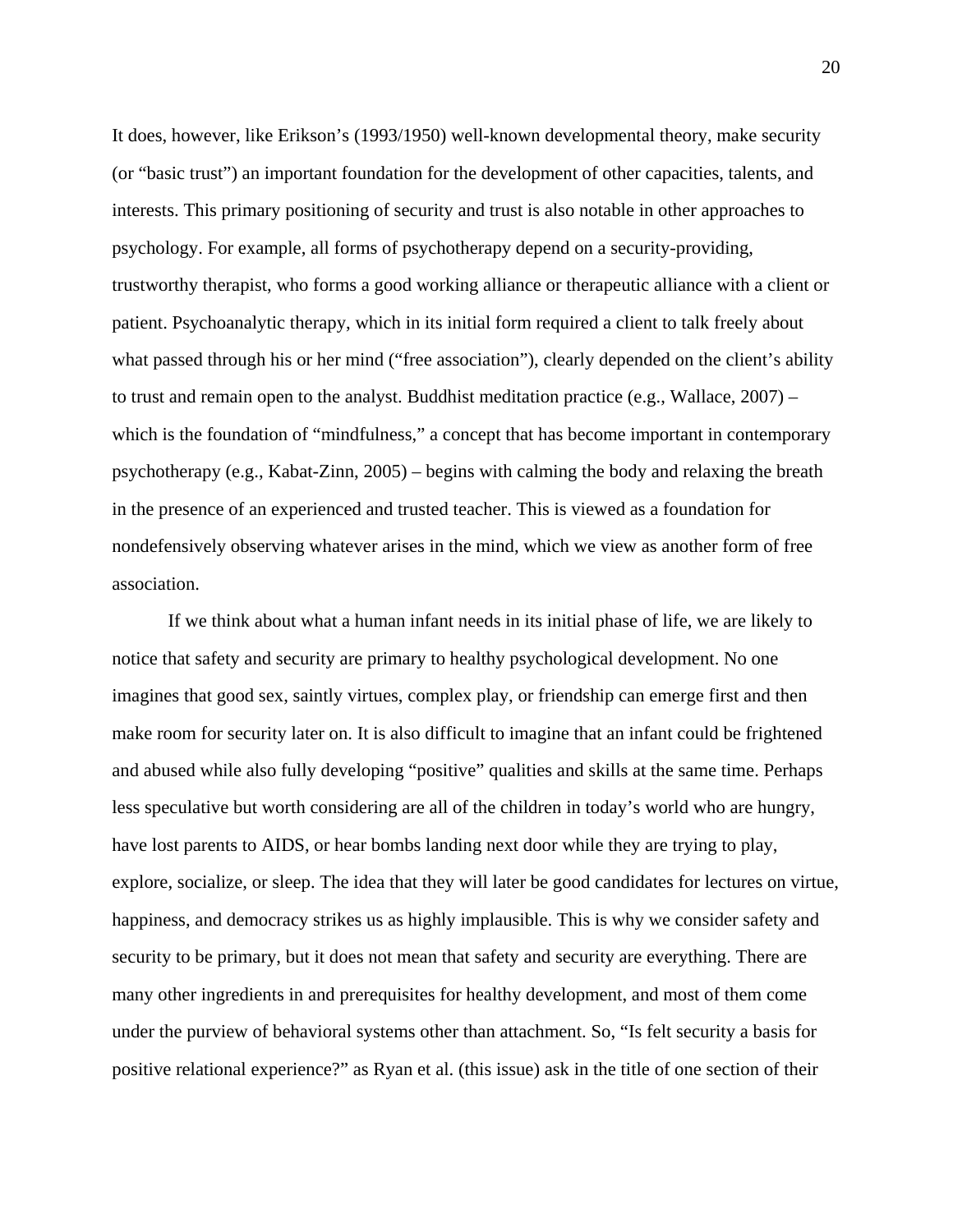commentary. *Yes*, as far as we can tell it is. Does this mean that other behavioral systems and positive experiences are unimportant? *No*.

Moreover, even if security is key to the development of other aspects of optimal human functioning, this does not mean there is only one way to attain it. As we explained in the target article, although there are probably few ways for a young infant to achieve security, there are numerous ways for adults to do so. For example, it is possible that Buddhist mindfulness creates states of mind that include calmness, coherence, and prosocial feelings (Brown et al., in press; Wallace, 2007). It is also possible, as we mentioned in one of our empirical papers (Gillath et al., 2005), that practicing compassion and altruism can feed back on a person's working models and allow him or her to understand better that love and kindness are possible and rewarding. It also seems possible that successful, rewarding exploration and skill acquisition can make a person more competent and confident, thus increasing felt security. Attaining deep intimacy with a sexual partner may also increase one's sense of security and wellbeing, which then has beneficial effects on operation of other behavioral systems. Moreover, in all domains of activity, direct tuition from expert teachers can increase a person's competence, value to others, and resulting feelings of security. We do not believe that behavioral systems come equipped with all of the skills needed for their appropriate functioning in particular social environments. This is what makes them different from reflexes (Bowlby, 1982). Hence, ethical training can make altruistic caregiving more effective, sexual education can improve a person's (and his or her partners') sexual experiences, and an academic or athletic education can make exploration more effective. But this kind of domain-specific training is unlikely to achieve optimal results if a person is anxious or defensive.

These comments provide part of an answer to Peterson and Park's (this issue) objection that attachment security is not "the route" to a psychologically good life. We did not claim that it is "the" route; the route depends on many other motivational systems, not to mention an outside world that makes a good life possible. But beyond this reply, we should mention that Peterson and Park reported interesting data from a huge internet survey showing that a *single-item*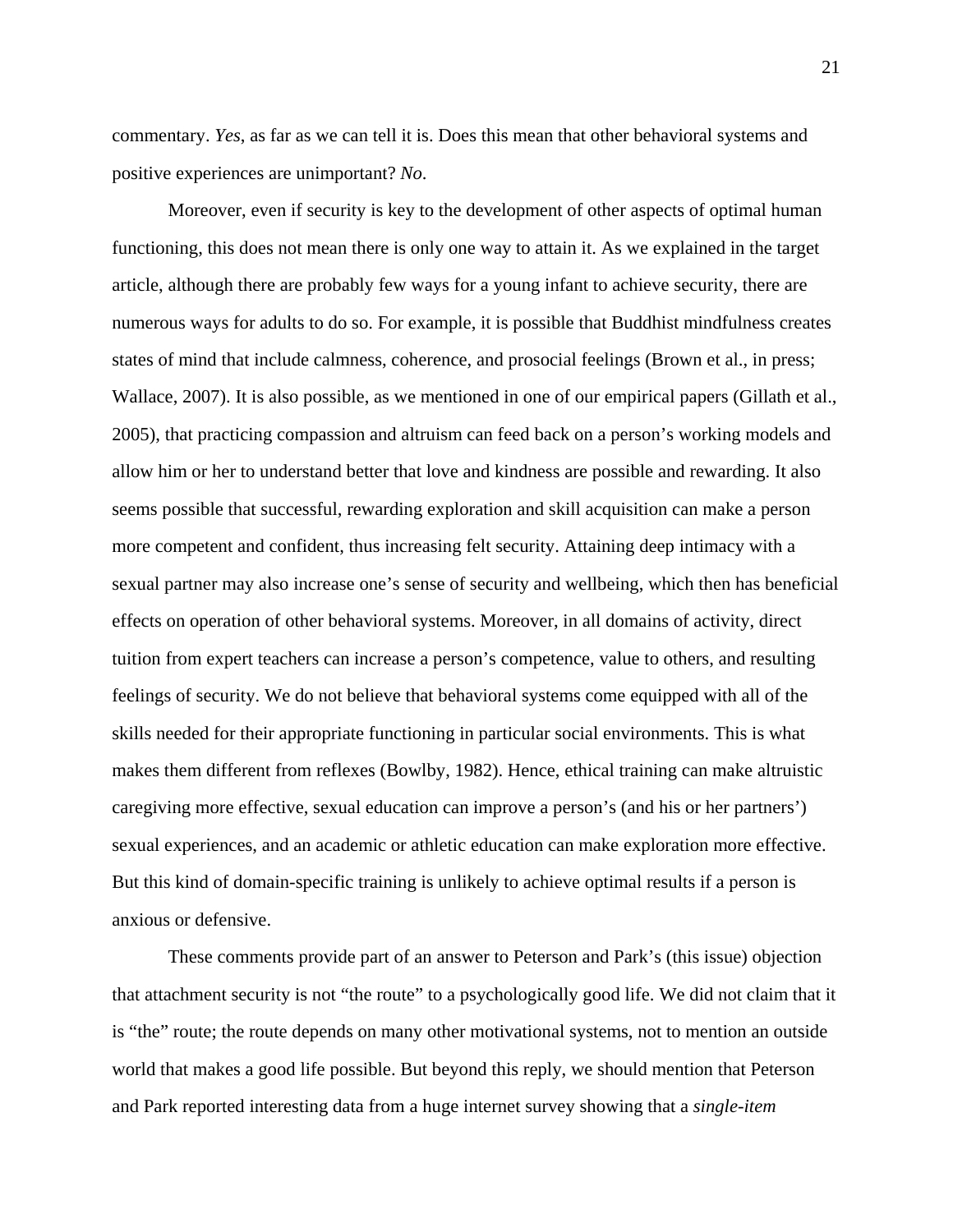*measure* of attachment style explained "only" 21% of the variance in the "character strength" love, 18% of the variance in happiness and life satisfaction, 9% of the variance in hope, and 8% of the variance in zest. Presumably a more reliable measure of attachment style, administered with a better controlled procedure, would yield even stronger results. Thus, Peterson and Park's data strike us as encouraging rather than disconfirming of the notion that attachment security is important – not the whole story by any means, but nevertheless important.

Peterson and Park raise two other interesting but more specific issues. The first concerns our finding that security priming increases compassion and altruism. What explains this association? As we have stated at great length elsewhere (Gillath et al., 2005; Mikulincer et al., 2005; Mikulincer & Shaver, 2007, Ch. 11), it is not that we think security directly instigates compassion, but rather that it reduces insecure obstacles to compassion – a virtuous state that we view as a product of the caregiving behavioral system – just as it reduces obstacles to exploration (Ainsworth et al., 1978). In the case of compassion, however, there may be another, more speculative reason for its being influenced by security priming.

As explained earlier in the present article, priming images of attachment security calls up memories and feelings related to hundreds or thousands of previous experiences in which vulnerability, pain, or disappointment was paired, by a security-enhancing attachment figure, with feelings of relief, comfort, and security. This implicit pairing, when it arises in the mind of an adult, may make it easier for him or her simultaneously to feel compassion for a suffering or vulnerable other and to organize an effective altruistic response. Part of maturity and good character, we believe, is acknowledging the self's and others' vulnerability to impermanence, threats, aging, injury, illness, and eventual death. This was, after all, the Buddha's major insight, his first "noble truth": *Duhkha* – suffering and impermanence – is unavoidable. Retaining one's psychological balance in the face of this truth, especially when one sees evidence of it in a particular suffering individual, is part of what makes effective compassion possible. If security were merely a positive state, it would not necessarily make one more sympathetic to others' suffering.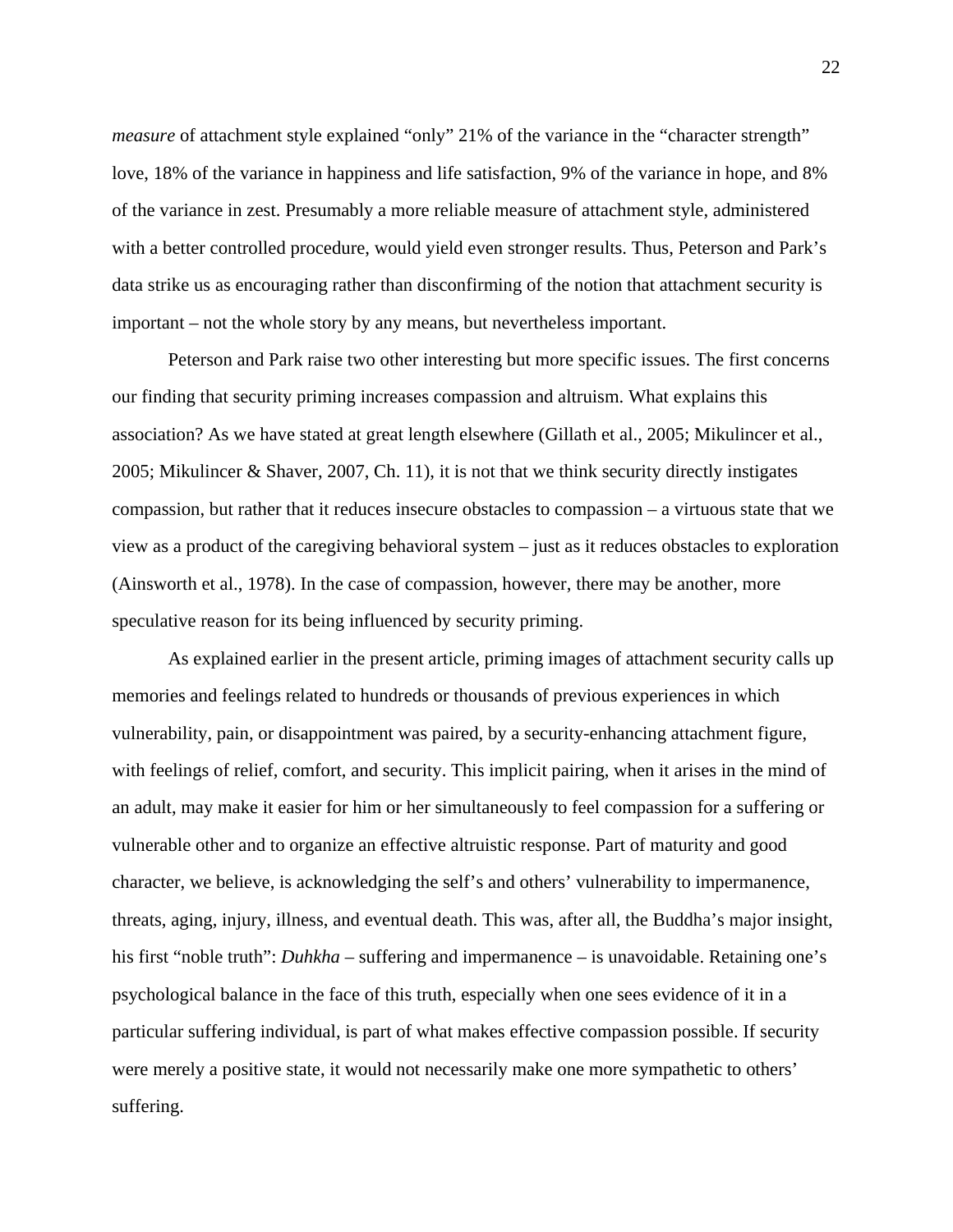The second specific objection raised by Peterson and Park (this issue) concerns our suggestion that fostering security might contribute to the emergence of a more tolerant humanity and a more peaceful world:

After all, no one would want to argue that security primes should make people into temporary vegetarians or environmentalists. So why should it make them more

universally tolerant and loving, unless they were already predisposed to be that way? Once again, we do not think that security directly induces pacifism (or vegetarianism or environmentalism). Rather, security reduces defensiveness and distorted perception, thereby making compassionate caregiving, which we construe as related to peaceful, constructive behavior, more possible and more likely. We actually showed in our studies of outgroup tolerance (Mikulincer & Shaver, 2001) that security primes, even subliminal ones, caused people to be more tolerant, even toward potential enemies. So that part of our argument is not simply speculative; it is supported by evidence.

But the outgroup members in our studies were not carrying guns; they were apparently not coming to kidnap or kill the study participants' or their family members or to destroy their villages and cities. Security makes it more possible to treat others with compassion and kindness, but it does not rule out aggression designed to deter actual threats and dangers. In fact, we believe that a secure person, like a samurai warrior, might be more effective in defending his or her life or the lives of members of his or her community. (As we showed empirically in the Davidovitz et al. [under review] paper discussed earlier, secure Israeli officers and soldiers actually performed better in military exercises than their less secure counterparts.) Aggression is more natural than love under some circumstances, and a real human being has a capacity for both love and aggression (sometimes for both at once). Bowlby (1982), even when writing about largely defenseless infants, devoted a great deal of attention to their functional expressions of anger.

In other words, security does not lead to peace by itself. But it may eliminate or reduce unnecessarily defensive or distorted forms of social perception and unnecessary, destructive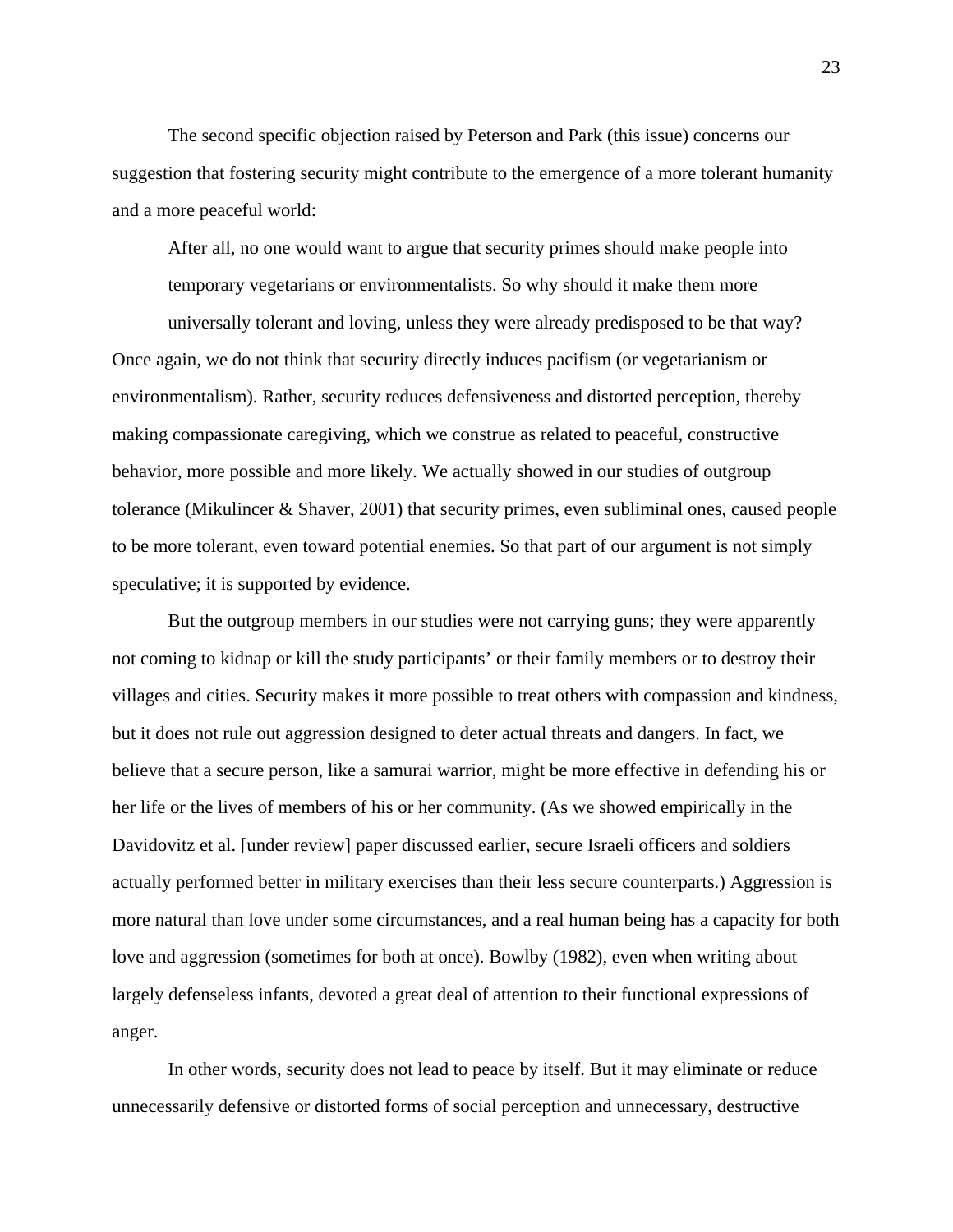forms of aggression. It will not, and we think should not, rule out aggression when it is the only available response to unreasonable attacks. Even the Dalai Lama, the world's master advocate of compassion, said yes when asked if he would kill someone who was, in the moment, attempting to kill him (personal communication, October 2004). Yet he has repeatedly refused to support violent rebellions of his own Tibetan people against the Chinese who occupied their country and drove the Dalai Lama into exile in India. A secure person attempts to make reasonable assessments of actual conditions, seeking peace and positive developments where possible, and taking effective action when aggression is required. This is one of the ways in which psychodynamic (and, for that matter, Buddhist) theories are realistic by comparison with any Pollyannaish forms of positive psychology.

Ryan et al. (this issue) ask the final question we wish to address: "Do we need attachment theory to explain the positive effects of autonomy support? In short, whereas autonomy support plays a positive role across varied relationships, it is not clear that we need attachment mechanisms to explain that." There are several answers to this question. The first is that, as we have shown empirically, attachment security is associated with many desirable outcomes aside from "autonomy." It is associated with better-functioning relationships, great compassion and altruism, a more satisfying sex life, more accurate social perception, and – unlike autonomy per se – with the ability to depend on others when situations call for assistance and comfort (Mikulincer & Shaver, 2007). The second answer is that security, as conceptualized in attachment theory, becomes an internal resource, in line with psychoanalytic object relations theories, by virtue of the internalization of supportive relationship experiences (Mikulincer & Shaver, 2004). In this way, attachment theory explains why secure adults do not need to run to their actual mothers for autonomy support every time they encounter a threat or challenge. The third answer is that without understanding the dynamics of the attachment system we cannot explain why some people react to lack of autonomy support with increased anxiety and dependence whereas others react with increased "compulsive self-reliance" (Bowlby, 1982). It would be useful to pursue some of these issues empirically, to find out, for example, whether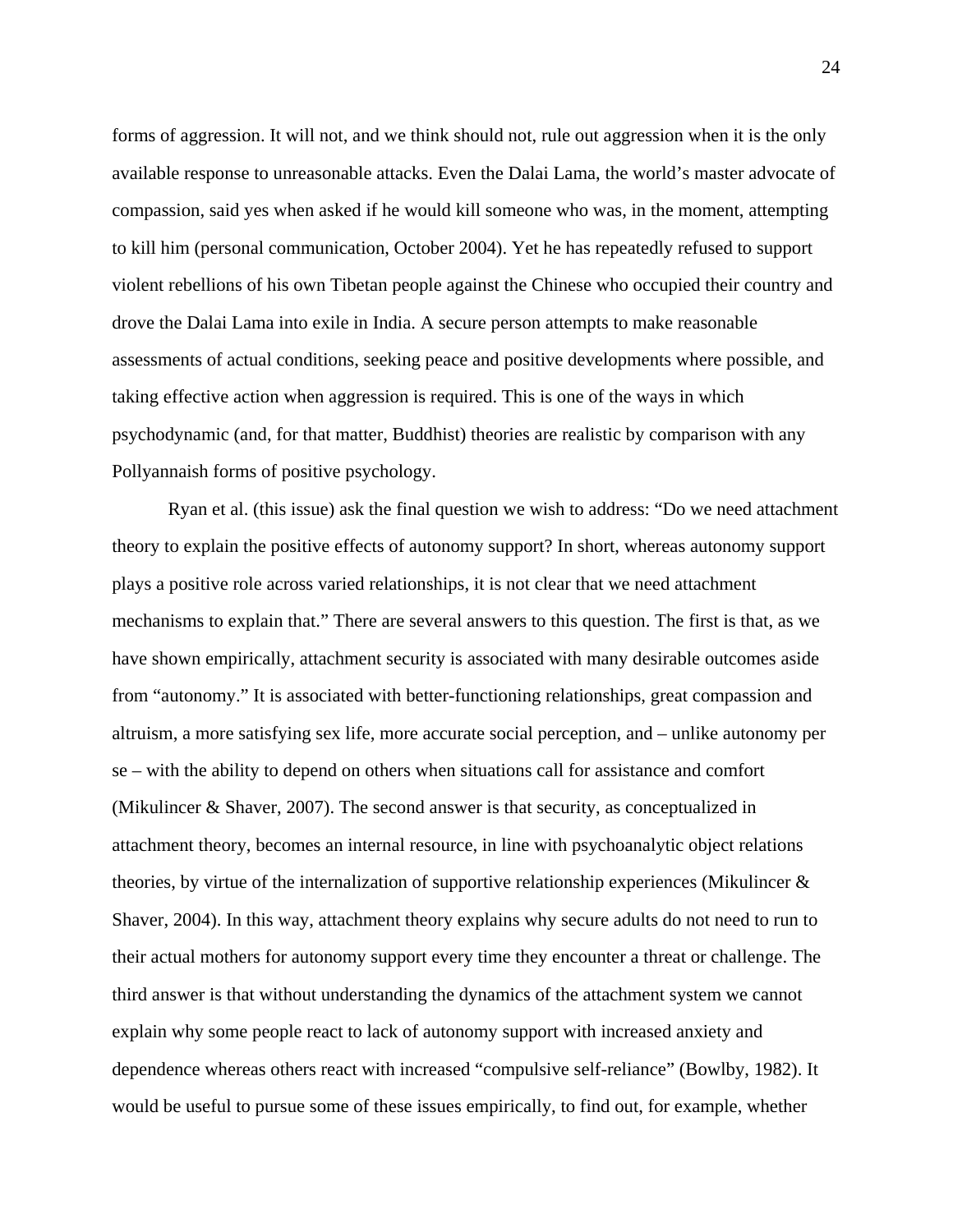autonomy support does or does not have all of the same correlates as attachment security. We suspect it will not.

# *Beyond Attachment Theory*

 In conclusion, we have done the best we can to articulate our understanding of and response to the challenging points made by the commentators. But we do not want to give the impression that we believe everything is already settled and that attachment theory, as we have understood and extended it, is the complete and final story, a finished theoretical formulation. The diversity of the commentaries and the many points on which we and the commentators seem either to disagree or to understand in different terms, with different emphases, illustrate what we believe is a general and increasingly clear problem in personality/social psychology. The field is now around 100 years old, yet to date there seems to be no end to new terms, mini-theories, methods, and issues. To us this seems different from the situation in, for example, biology, where Darwin's verbal theory of evolution became increasingly well specified and elaborated as a consequence of genetics research, molecular research on DNA, mathematical models of population genetics, transplantation of genes using viral vectors, and so on. Even though there are numerous disagreements in biology as it moves forward, certain issues do get settled, the field agrees on them, and it moves on to new problems.

In our field everything remains at the same verbal level (security, autonomy, empathy, compassion, persons, situations), and what seem to be the central phenomena and processes keep undergoing name changes without there necessarily being consensus about the meanings of the terms or the conceptual need for them. Now that social neuroscience is being added to the mix, the flood of verbal constructs is being mapped onto particular regions of the brain, but even a cursory study of the emerging literature reveals that one investigator's empathy is not the same as another, which, not surprisingly, leads to different brain regions. Maybe the data will eventually constrain the alternative interpretations, and maybe the flood of terminology is due simply being in the early stages of the development of our field, but that case gets more difficult to make as the decades roll by.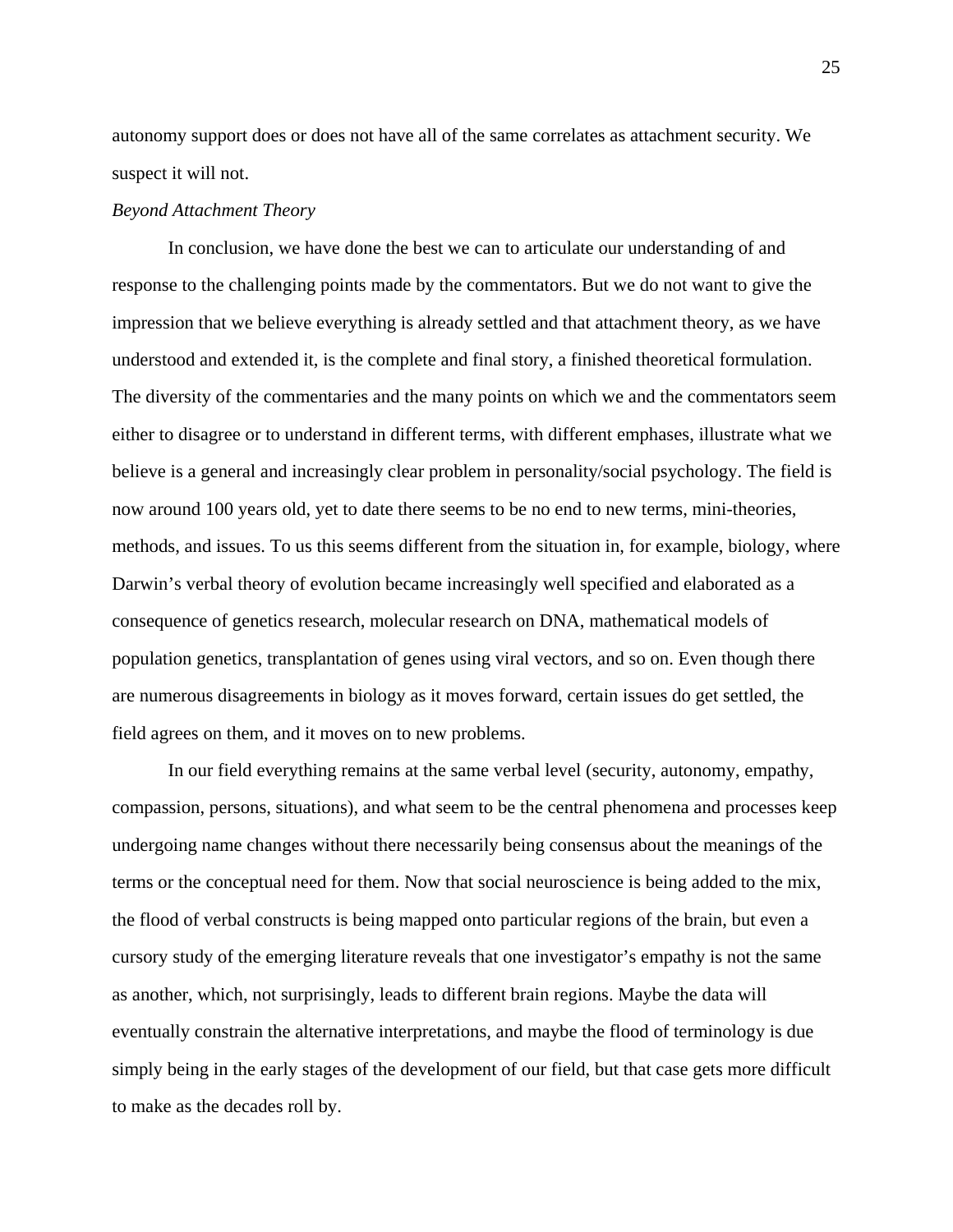Our hope is that through dialogs such as the one contained in this journal issue, the major issues can be agreed upon and a common terminology can evolve. We and the commentators have clearly made empirical progress in testing various specific hypotheses, often clothed in different terms, but there is not yet sufficient agreement, convergence, and integration to allow the findings to tell a single story. For example, the concept of transference has been greatly clarified and empirically supported by Andersen and her colleagues, but this is a concept that emerged from psychoanalytic theory and therapy and now resides also in social-cognitive psychology. Can it be placed back into a more general theory? The term "security" has led to interesting and, we believe, illuminating studies, by us and other attachment researchers, but to Ryan and his colleagues it does not seem to be preferable to "autonomy support." Various issues that we conceptualize as being closely linked to security have been studied by "positive psychologists," but there they appear under the names of specific "virtues" and "strengths" (e.g., gratitude, forgiveness), which seem not to get integrated into a larger theoretical framework, except for all being characterized as "positive." We are nervous about the term "positive psychology" because it seems designed to ignore or supplant an implied "negative psychology," and we view positive and negative mental and social processes as inherently interrelated. We doubt that there can be a mature, deep, and integrative positive psychology that ignores the fundamental human condition, which is riddled with *duhkha*, frustration, conflict, change, aging, pain, and is shadowed, always, by mortality.

 Having said this, we want to emphasize that we do not think Bowlby and Ainsworth had all the answers, or even asked all the right questions. In the same way that Bowlby substantially revised and repositioned Freudian psychoanalytic theory, based partly on advances in other scientific fields, we now need to revise attachment theory or integrate what is valid in it with other theoretical contributions to form a more comprehensive framework. We should probably call it something other than "attachment" theory, which was based on a choice to use a metaphor that would refocus psychoanalytic theory on relational issues rather than imagined instincts or drives. Whatever happens in the way of theory development, we remain confident that a concept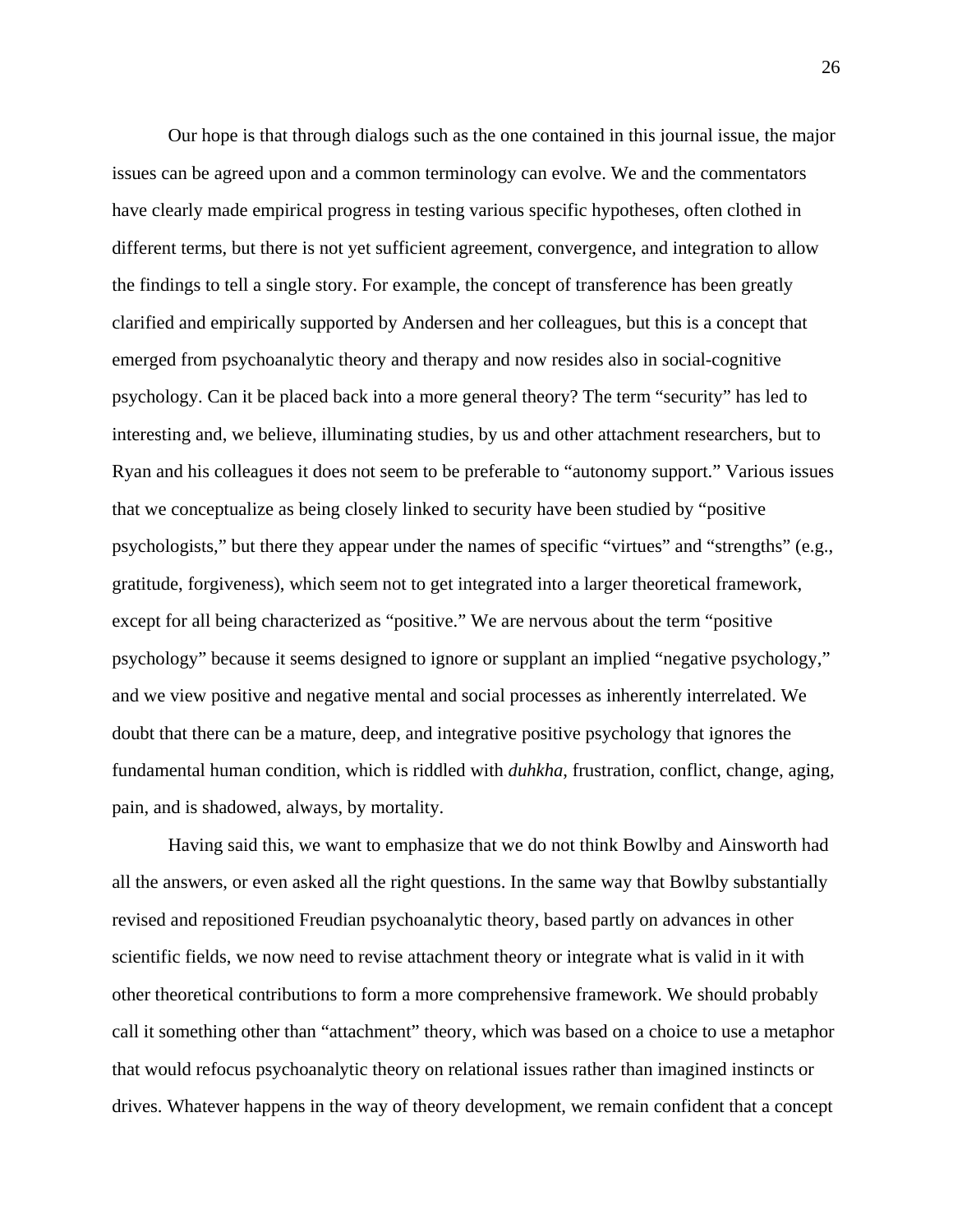like security, embedded in a network of other intrapsychic and social-relational concepts, will remain. Enough valuable research on child development, close relationships, and emotion regulation has already been derived from attachment theory to show that it is on the right track. But more needs to be said and revealed concerning the other behavioral systems, such as exploration, caregiving, and sex, and other motivational or behavioral systems, such as dominance and aggression, have yet to be integrated into whatever emerges from the current version of attachment theory.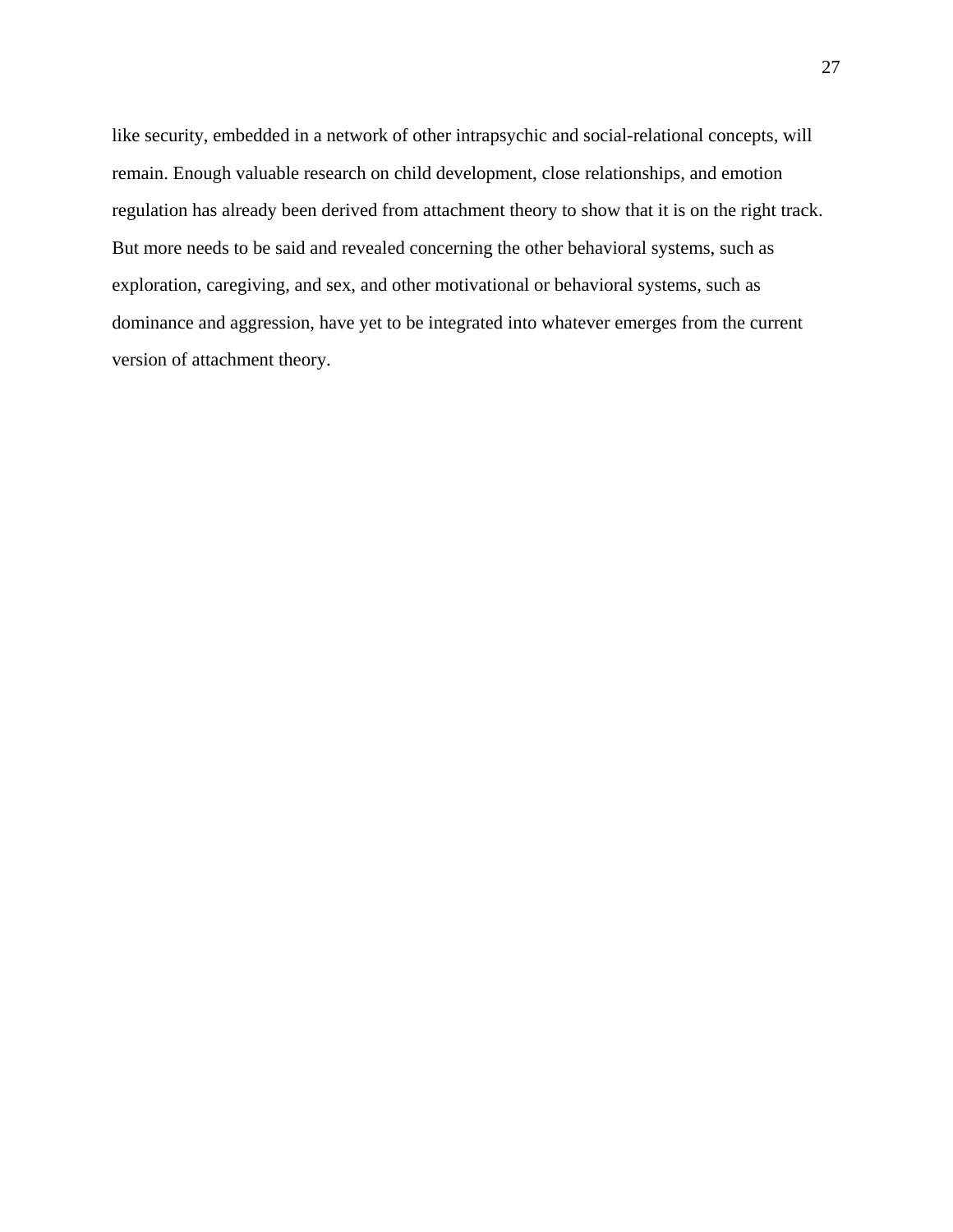### *References*

- Ainsworth, M. D. S., Blehar, M. C., Waters, E., & Wall, S. (1978). *Patterns of attachment: Assessed in the strange situation and at home.* Hillsdale, NJ: Erlbaum.
- Allen, J. G., & Fonagy, P. (2006). *The handbook of mentalization-based treatment*. New York: Wiley.
- Andersen, S. M., & Chen, S. (2002). The relational self: An interpersonal social-cognitive theory. *Psychological Review, 109*, 619-645.
- Aspinwall, L. G., & Staudinger, U. M. (Eds.). (2003). *A psychology of human strengths: Fundamental questions and future directions for a positive psychology*. Washington, DC: American Psychological Association.
- Baldwin, M. W., & Main, K. J. (2001). The cued activation of relational schemas in social anxiety. *Personality and Social Psychology Bulletin, 27*, 1603--1647.
- Baldwin, M. W., & Meunier, J. (1999). The cued activation of attachment relational schemas. *Social Cognition, 17*, 209-227.
- Beckes, L., & Simpson, J. A. (2007). *Social regulatory conditioning and the bonding power of fear: An attachment related learning mechanism?* Manuscript submitted to publication.
- Bowlby, J. (1982). *Attachment and loss: Vol. 1. Attachment* (2<sup>nd</sup> ed.). New York: Basic Books. (Original ed. 1969)
- Brown, K. W., Ryan, R. M., & Creswell, J. D. (in press). Mindfulness: Theoretical foundations and evidence for its salutatory effects. *Psychological Inquiry*.
- Carver, C. S., & Scheier, M. F. (1998). *On the self-regulation of behavior.* New York: Cambridge University Press.
- Collins, N. L., & Read, S. J. (1994). Cognitive representations of attachment: The structure and function of working models. In K. Bartholomew & D. Perlman (Eds.), *Advances in personal relationships: Attachment processes in adulthood* (Vol. 5, pp. 53-92). London: Jessica Kingsley.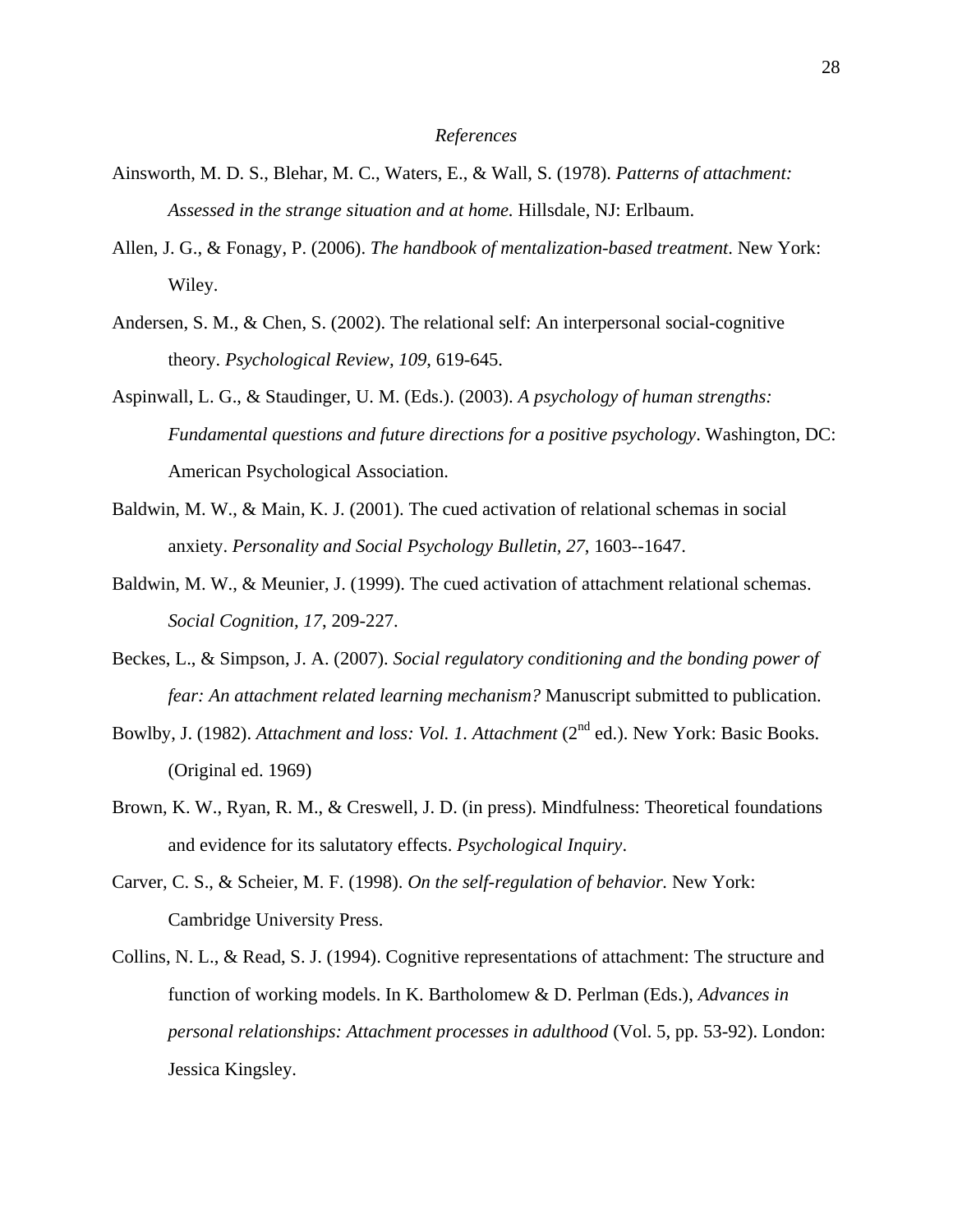- Dandeneu, S. D., & Baldwin, M. W. (2004). The inhibition of socially rejecting information among people with high versus low self-esteem: The role of attentional bias and the effects of bias reduction training. *Journal of Social and Clinical Psychology, 23*, 584- 602.
- Davidovitz, *R.,* Mikulincer, *M.,* Shaver, *P. R.,* Ijzak, *R.,* and Popper*. M.* (under review). Leaders as attachment figures: Their attachment orientations predict leadership-related mental representations and followers' performance and mental health. *Journal of Personality and Social Psychology.*
- Erikson, E. H. (1993). *Childhood and society*. New York: Norton. (Original work published 1950)
- Fonagy, P., Steele, M., Steele, H., Moran, G. S., & Higgitt, P. (1991). The capacity for understanding mental states: The reflective self in parent and child and its significance for security of attachment. *Infant Mental Health Journal, 12*, 201-218.
- George, C., Kaplan, N., & Main, M. (1985). *The Adult Attachment Interview*. Unpublished protocol, Department of Psychology, University of California, Berkeley.
- Gillath, O., Shaver, P. R., Mikulincer, M., Nitzberg, R. A., Erez, A., & van IJzendoorn, M. H. (2005). Attachment, caregiving, and volunteering: Placing volunteerism in an attachmenttheoretical framework. *Personal Relationships, 12,* 425-446.
- Gottman, J. M., & Declaire, J. (1998). *Raising an emotionally intelligent child*. New York: Simon & Schuster.
- Hazan, C., & Shaver, P. R. (1987). Romantic love conceptualized as an attachment process. *Journal of Personality and Social Psychology, 52*, 511-524.
- Hazan, C., & Zeifman, D. (1994). Sex and the psychological tether. In K. Bartholomew & D. Perlman (Eds.), *Advances in personal relationships: Attachment processes in adulthood* (Vol. 5, pp. 151-177). London: Jessica Kingsley.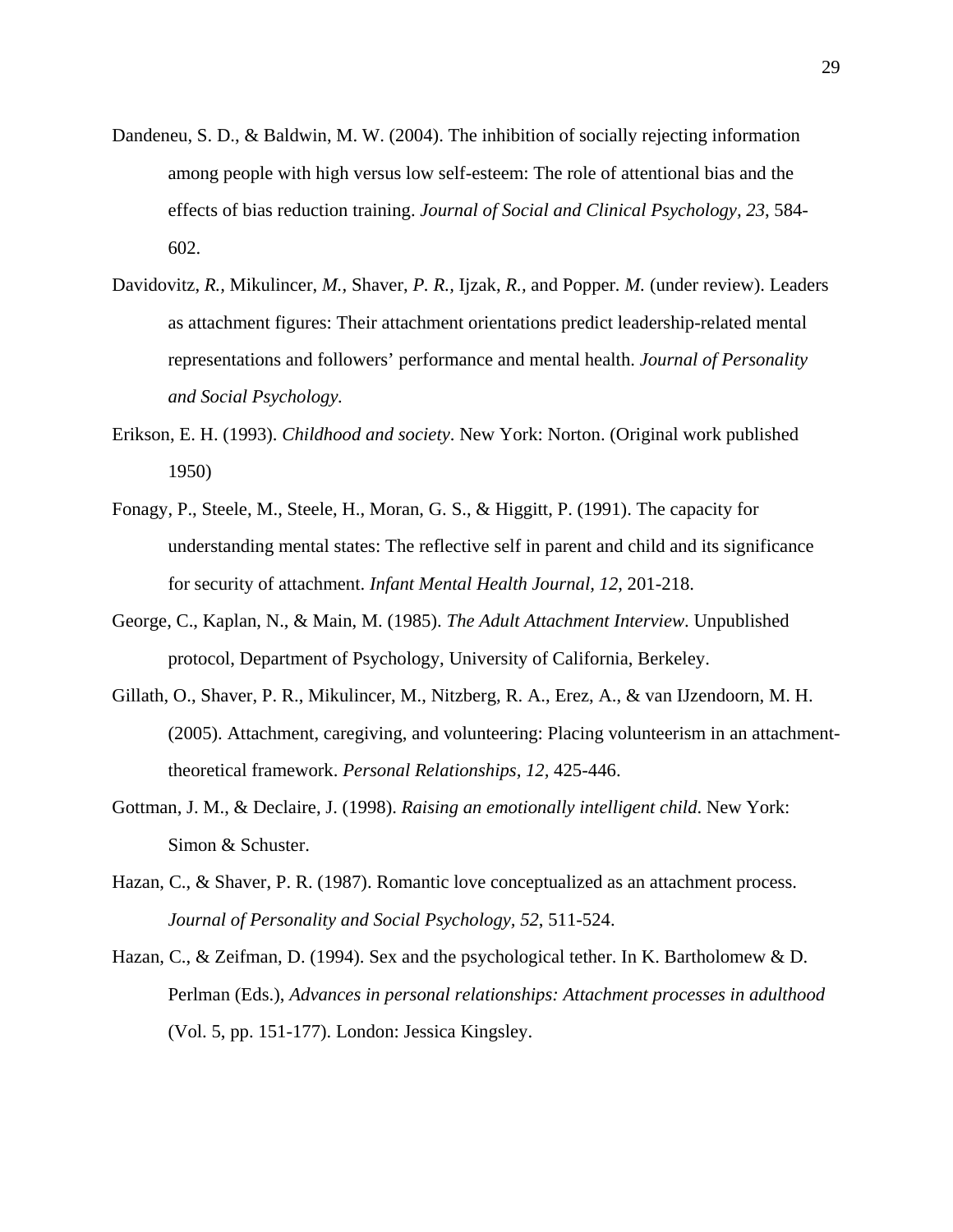Hesse, E. (1999). The Adult Attachment Interview: Historical and current perspectives. In J. Cassidy & P. R. Shaver (Eds.), *Handbook of attachment: Theory, research, and clinical applications* (pp. 395 - 433). New York: Guilford Press.

Horney, K. (1937). *The neurotic personality of our time*. New York: Norton.

- Johnson, S. M. (2003). Attachment theory: A guide for couple therapy. In S. M. Johnson, & V. E. Whiffen (Eds.), *Attachment processes in couple and family therapy* (pp. 103-123). New York: Guilford Press.
- Kabat-Zinn, J. (2005). *Coming to our senses*. New York: Hyperion.
- Kohut, H. (1977). *The restoration of the self*. New York: International Universities Press.
- Lavi, N. (2007). *Bolstering attachment security in romantic relationships: The long-term contribution of partner's sensitivity, expressiveness, and supportiveness*. Unpublished doctoral dissertation, Bar-Ilan University, Ramat Gan, Israel.
- Maslow, A. H. (1971). *The farther reaches of human nature*. New York: Viking.
- Mawson, A. R. (2005). Understanding mass panic and other collective responses to threat and disaster. *Psychiatry, 68*, 95-113.
- Mikulincer, M., Gillath, O., Halevy, V., Avihou, N., Avidan, S., & Eshkoli, N. (2001). Attachment theory and reactions to others' needs: Evidence that activation of the sense of attachment security promotes empathic responses. *Journal of Personality and Social Psychology, 81*, 1205-1224.
- Mikulincer, M., Gillath, O., & Shaver, P. R. (2002). Activation of the attachment system in adulthood: Threat-related primes increase the accessibility of mental representations of attachment figures. *Journal of Personality and Social Psychology, 83*, 881-895.
- Mikulincer, M., & Shaver, P. R. (2001). Attachment theory and intergroup bias: Evidence that priming the secure base schema attenuates negative reactions to out-groups. *Journal of Personality and Social Psychology, 81*, 97-115.
- Mikulincer, M., & Shaver, P. R. (2003). The attachment behavioral system in adulthood: Activation, psychodynamics, and interpersonal processes. In M. P. Zanna (Ed.),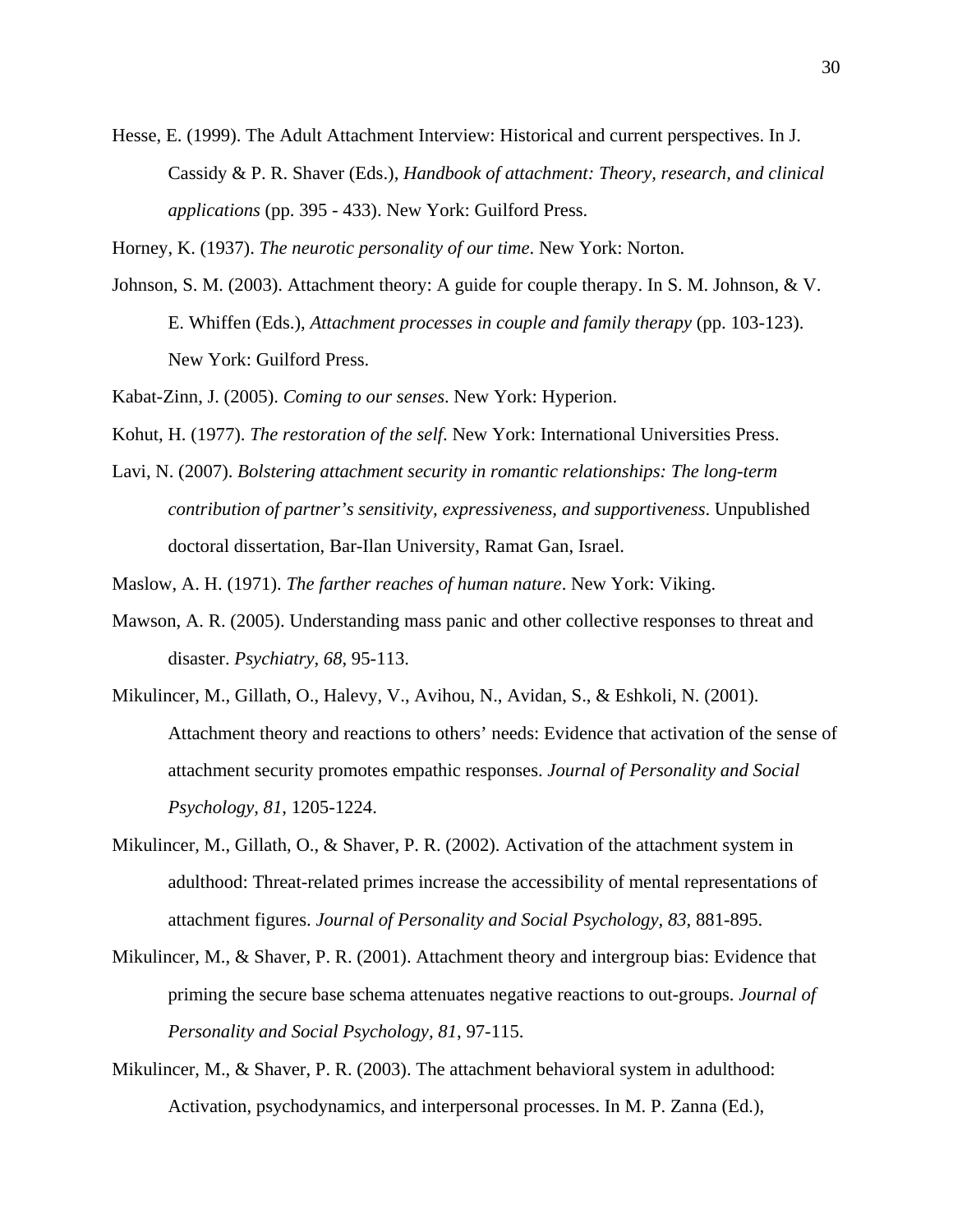*Advances in experimental social psychology* (Vol. 35, pp. 53-152). New York: Academic Press.

- Mikulincer, M., & Shaver, P. R. (2004). Security-based self-representations in adulthood: Contents and processes. In W. S. Rholes & J. A. Simpson (Eds.), *Adult attachment: Theory, research, and clinical implications* (pp. 159-195). New York: Guilford Press.
- Mikulincer, M., & Shaver, P. R. (2007). *Attachment in adulthood: Structure, dynamics, and change*. New York: Guilford Press.
- Mikulincer, M., Shaver, P. R., Gillath, O., & Nitzberg, R. A. (2005). Attachment, caregiving, and altruism: Boosting attachment security increases compassion and helping. *Journal of Personality and Social Psychology, 89,* 817-839.
- Mikulincer, M., Shaver, P. R., & Horesh, N. (2006). Attachment bases of emotion regulation and posttraumatic adjustment. In D. K. Snyder, J. A. Simpson, & J. N. Hughes (Eds.), *Emotion regulation in families: Pathways to dysfunction and health* (pp. 77-99)*.*  Washington, DC: American Psychological Association.
- Mikulincer, M., & Sheffi, E. (2000). Adult attachment style and cognitive reactions to positive affect: A test of mental categorization and creative problem solving. *Motivation and Emotion, 24*, 149-174.
- Murray, S. L., Holmes, J. G., & Collins, N. L. (2006). The relational signature of felt security. *Psychological Bulletin, 132*, 641-666*.*
- Rholes, W. S., Simpson, J. A., Campbell, L., & Grich, J. (2001). Adult attachment and the transition to parenthood. *Journal of Personality and Social Psychology, 81*, 421-435.
- Rogers, C. R. (1961). *On becoming a person*. Boston, MA: Houghton Mifflin*.*
- Rom, E., & Mikulincer, M. (2003). Attachment theory and group processes: The association between attachment style and group-related representations, goals, memories, and functioning. *Journal of Personality and Social Psychology, 84*, 1220-1235.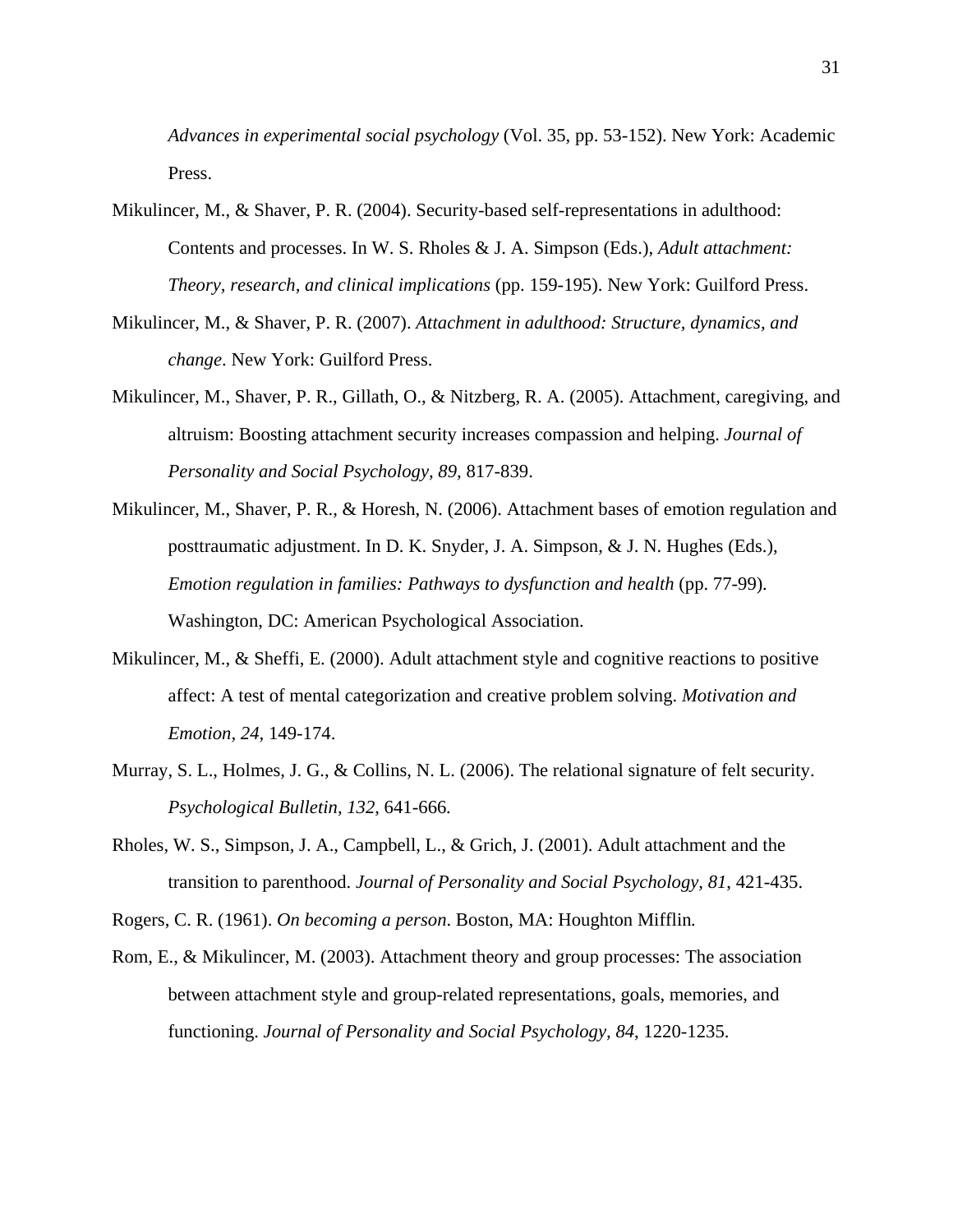- Rowe, A., & Carnelley, K. B. (2003). Attachment style differences in the processing of attachment-relevant information: Primed-style effects on recall, interpersonal expectations, and affect. *Personal Relationships, 10*, 59-75.
- Ryan, R. M., & Deci, E. L. (2000). Self-determination theory and the facilitation of intrinsic motivation, social development, and well-being. *American Psychologist, 55*, 68-78.
- Seligman, M. E. P. (2002). Authentic happiness: Using the new positive psychology to realize your potential for lasting fulfillment. New York: Free Press.
- Shaver, P. R., & Mikulincer, M. (2002). Attachment-related psychodynamics. *Attachment and Human Development, 4*, 133-161.
- Shaver, P. R., & Mikulincer, M. (2007). Attachment theory and research: Core concepts, basic principles, conceptual bridges. In A. Kruglanski & E. T. Higgins (Eds.), *Social Psychology: Handbook of Basic Principles* (Second Edition). New York: Guilford Press.
- Shaver, P. R., & Mikulincer, M. (in press). Augmenting the sense of security in romantic, leaderfollower, therapeutic, and group relationships: A relational model of psychological change. In J. P. Forgas & J. Fitness (Eds.), *Social Relationships: Cognitive, Affective, and Motivational Processes*. New York: Psychology Press.
- Silverman, L. H., Lachmann, F. M., & Milich, R. H. (1982). *The search for oneness*. New York: International Universities Press.
- Simpson, J. A., Rholes, W. S., Campbell, L., & Wilson, C. L. (2003). Changes in attachment orientations across the transitions to parenthood. *Journal of Experimental Social Psychology, 39*, 317-331.

Sullivan, H. S. (1953). *The interpersonal theory of psychiatry*. New York: Norton.

Thibault, J. W., & Kelley, H. H. (1959). *The social psychology of groups.* New York: Wiley.

van IJzendoorn, M. (1995). Adult attachment representations, parental responsiveness, and infant attachment: A meta-analysis on the predictive validity of the Adult Attachment Interview. *Psychological Bulletin, 117*, 387-403.

Wallace, B. A. (2007). *Contemplative science*. New York: Columbia University Press.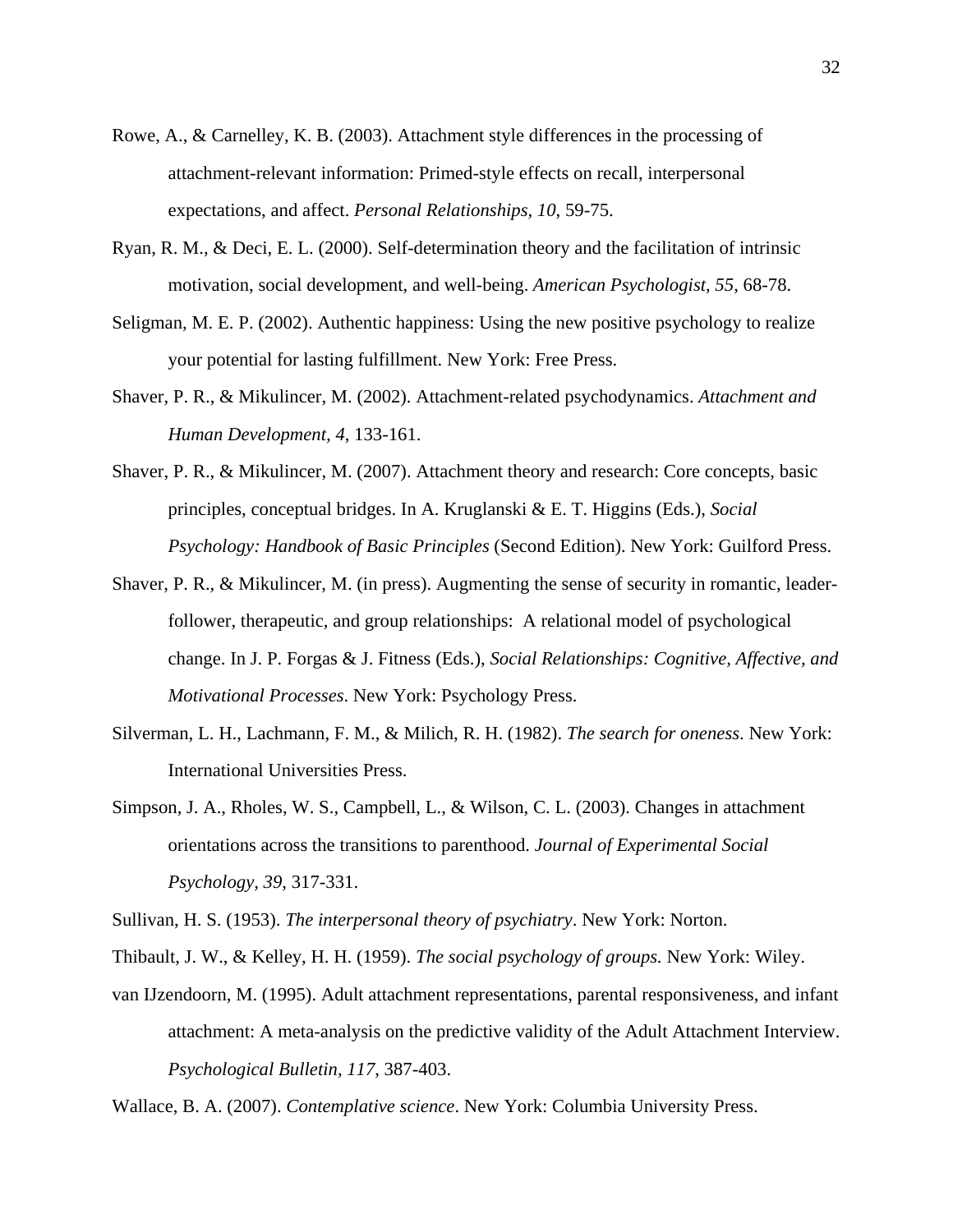Winnicott, D. W. (1965). *The maturational process and the facilitating environment*. London: Hogarth Press.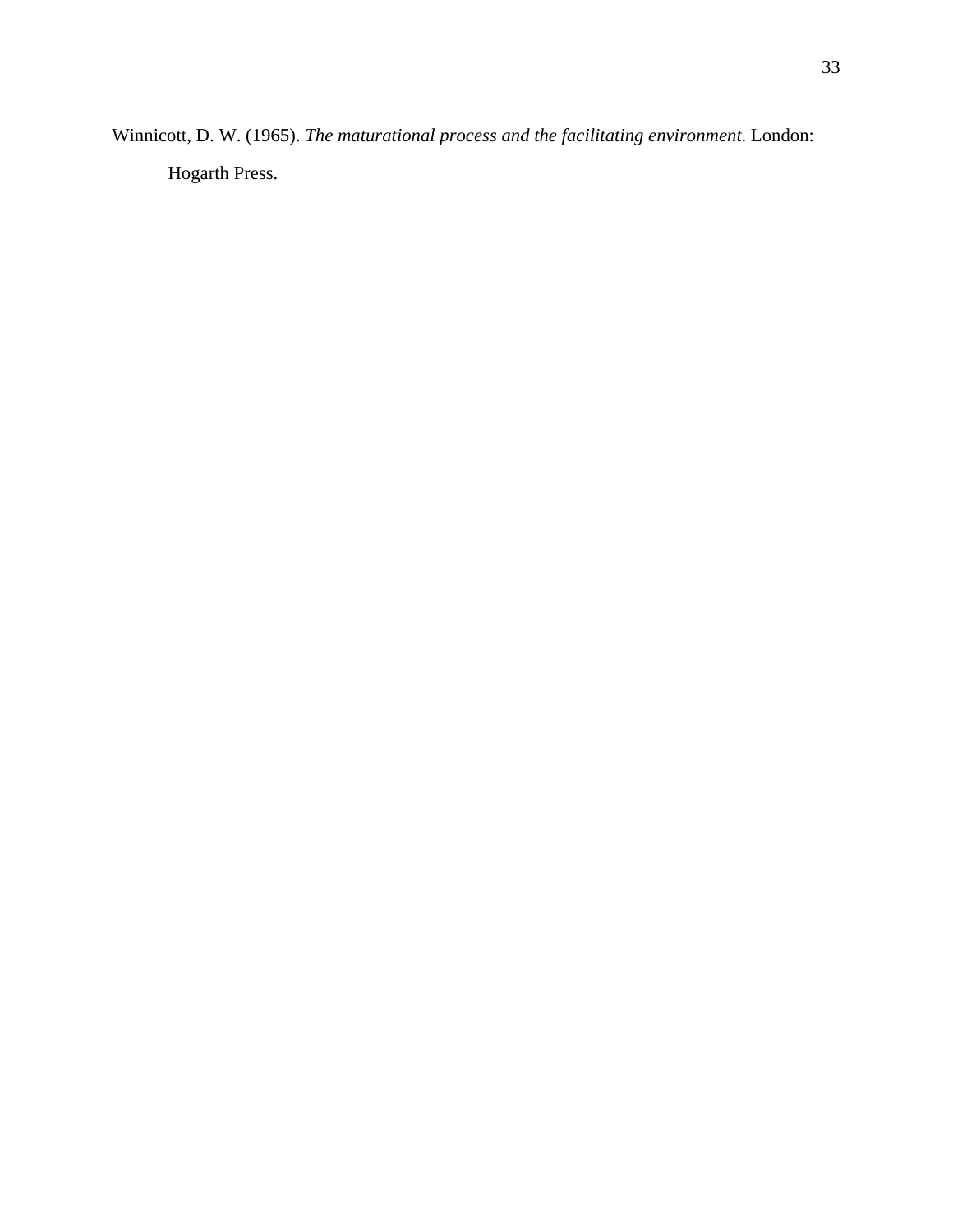# *Figure Legend*

Figure 1. The theoretical cascade of processes initiated by security priming.